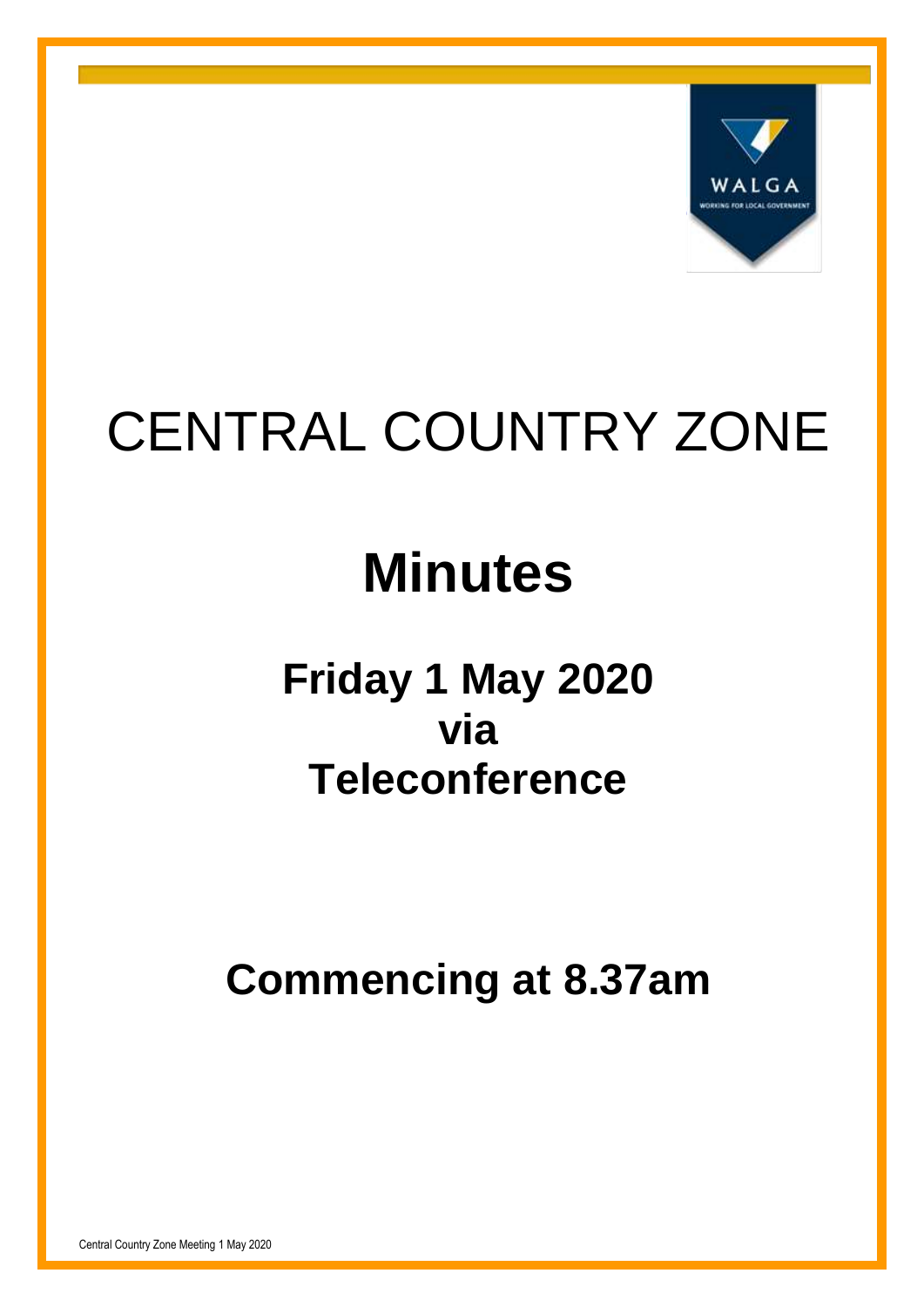## **Table of Contents**

| 1.0  |                                                                                                                                    |  |  |  |
|------|------------------------------------------------------------------------------------------------------------------------------------|--|--|--|
| 2.0  |                                                                                                                                    |  |  |  |
| 3.0  |                                                                                                                                    |  |  |  |
| 4.0  |                                                                                                                                    |  |  |  |
| 5.0  |                                                                                                                                    |  |  |  |
| 6.0  |                                                                                                                                    |  |  |  |
|      | 6.1<br>6.2                                                                                                                         |  |  |  |
| 7.0  | WESTERN AUSTRALIAN LOCAL GOVERNMENT ASSOCIATION (WALGA)                                                                            |  |  |  |
|      | 7.1<br>7.2<br>7.3<br>7.4<br>7.5<br>7.6<br>7.7<br>7.8                                                                               |  |  |  |
| 0.8  |                                                                                                                                    |  |  |  |
| 9.0  |                                                                                                                                    |  |  |  |
|      | 9.1<br>9.2<br>Minutes of Local Government Agricultural Freight Group Meeting Friday 3 April 2020<br>9.2.1<br>9.2.2<br>9.2.3<br>9.3 |  |  |  |
| 10.0 |                                                                                                                                    |  |  |  |
|      | 10.1<br>10.2                                                                                                                       |  |  |  |
| 11.0 |                                                                                                                                    |  |  |  |
| 12.0 |                                                                                                                                    |  |  |  |
| 13.0 |                                                                                                                                    |  |  |  |
| 14.0 |                                                                                                                                    |  |  |  |
|      | 14.1<br>14.2<br>14.3<br>14.4                                                                                                       |  |  |  |
| 15.0 |                                                                                                                                    |  |  |  |
| 16.0 |                                                                                                                                    |  |  |  |
|      |                                                                                                                                    |  |  |  |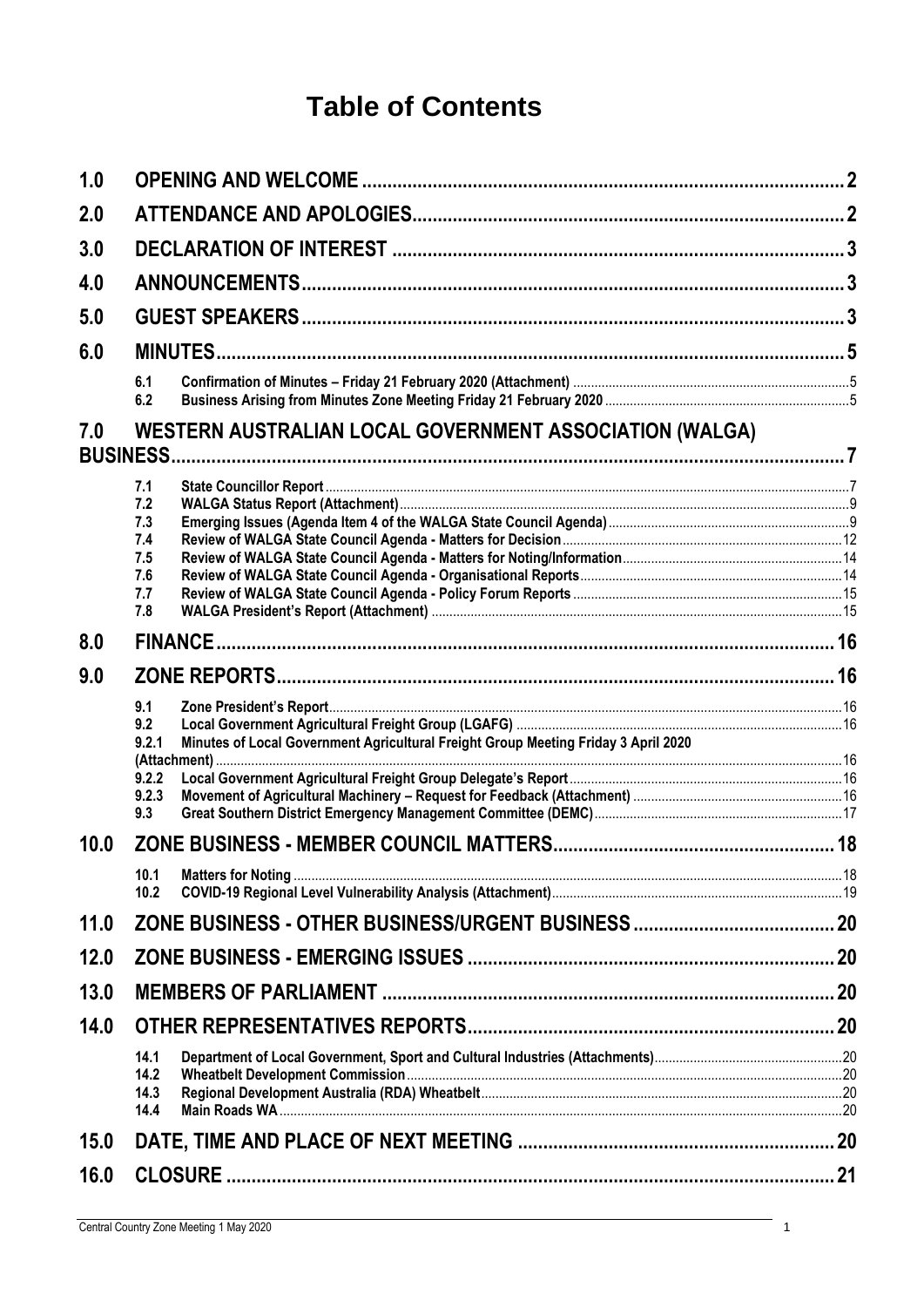## **Minutes**

## **Central Country Zone of WALGA**

## **Friday 1 May 2020, commencing at 8.37am via Teleconference**

## <span id="page-2-0"></span>**1.0 OPENING AND WELCOME**

Cr McGuinness opened the meeting at 8.37am.

He welcomed all in attendance and reminded delegates of the teleconference meeting protocols, which had been provided by email ahead of this morning's meeting.

## <span id="page-2-1"></span>**2.0 ATTENDANCE AND APOLOGIES**

#### **Attendance**

Cr Katrina Crute (from 8.42am) Mr Ian D'Arcy (from 8.42am)

Mr Bruce Wittber, Joint Executive Officer Ms Helen Westcott, Joint Executive Officer

Cr Brett McGuinness (Chair) Councillor, Shire of Quairading Cr Don Davis President, Shire of Beverley Cr Chris Pepper **Cricia Cr Chris Pepper** Deputy President, Shire of Beverley<br>Mr Stephen Gollan **Deputy President, Shire of Beverley** CEO, Shire of Beverley<br>President, Shire of Brookton Cr Neil Walker (from 8.42am)<br>Mr Ian D'Arcy (from 8.42am) Deputy President, Shire of Brookton<br>CEO, Shire of Brookton Cr Des Hickey President, Shire of Corrigin Ms Natalie Manton CEO, Shire of Corrigin Cr Mark Conley **President**, Shire of Cuballing Cr Eliza Dowling (from 8.50am) Deputy President, Shire of Cuballing Mr Gary Sherry **CEO**, Shire of Cuballing Cr Julie Ramm President, Shire of Dumbleyung CEO, Shire of Dumbleyung Cr Barry West<br>
Mr Garrick Yandle<br>
Mr Garrick Yandle Mr Garrick Yandle<br>
President Leigh Ballard<br>
President, Shire of Narrogin President, Shire of Narrogin Mr Dale Stewart CEO, Shire of Narrogin Cr Bill Mulroney President, Shire of Pingelly Cr Jackie McBurney **Deputy President, Shire of Pingelly** Ms Julie Burton CEO, Shire of Pingelly Mr Graeme Fardon CEO, Shire of Quairading Cr Phillip Blight (from 8.50am) **President, Shire of Wagin** President, Shire of Wagin Cr Greg Ball Cr Greg Ball Cr Greg Ball Cr Greg Ball Cr Greg Ball Cr Greg Deputy President, Shire of Wagin<br>Mr Bill Atkinson Cr Gregory A/CEO, Shire of Wagin A/CEO, Shire of Wagin Ms Belinda Knight **CEO** Shire of Wandering Cr Kevin King President, Shire of West Arthur CEO, Shire of West Arthur Cr Julie Russell President, Shire of Wickepin Cr John Mearns Councillor, Shire of Wickepin Cr Sarah Hyde Councillor, Shire of Wickepin Cr Moya Carne Councillor, Shire of Williams Mr Geoff McKeown CEO, Shire of Williams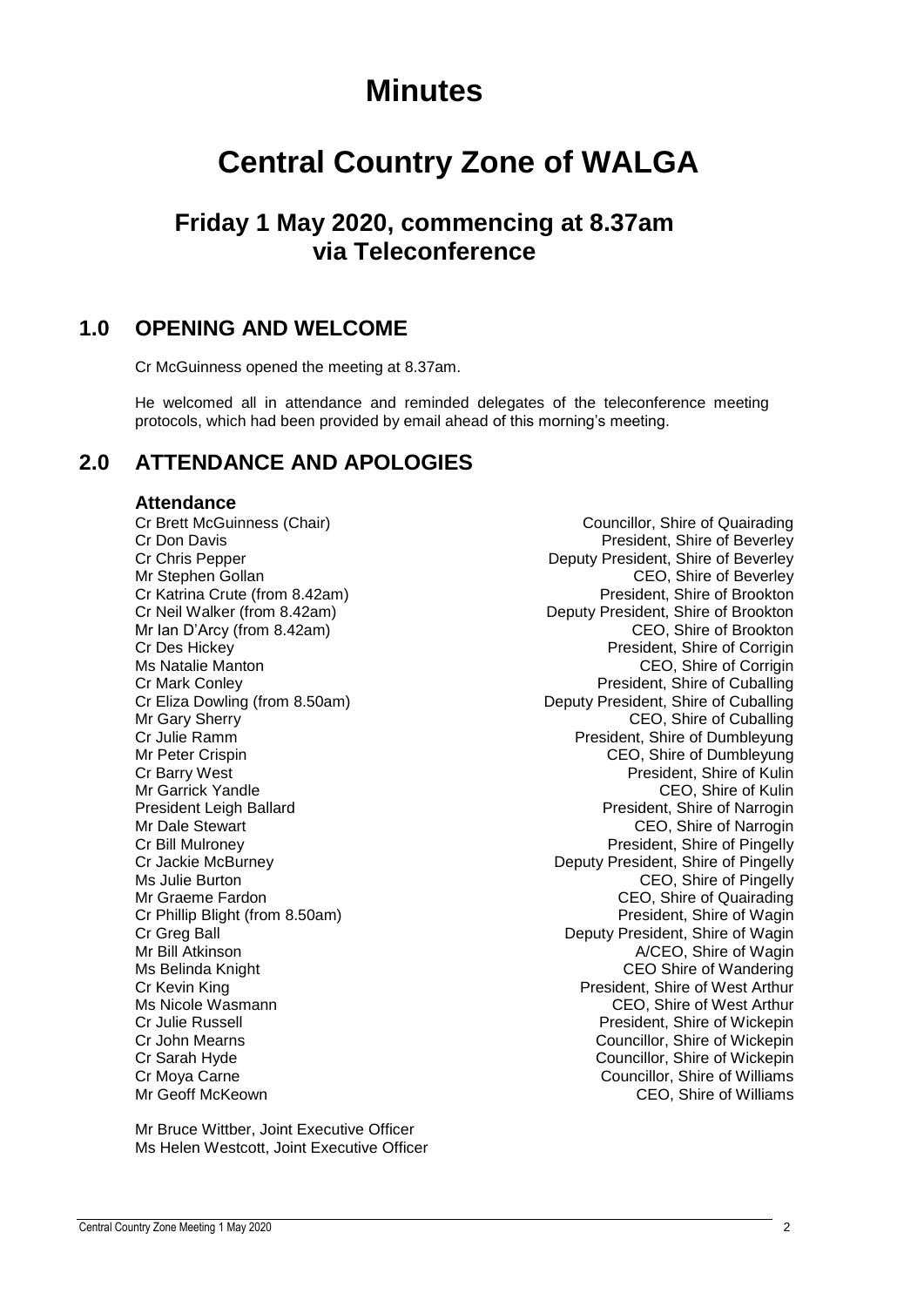#### **WALGA Representatives**

Mr Zac Donovan, Executive Manager Finance and Marketing Ms Marissa McDonald, Senior Policy Advisor Community

#### **Guests**

Ms Julie Knight, Manager Local Government Executive Support, Department of Local Government, Sport and Cultural Industries

Mr Gordon MacMile Director Strategic Coordination and Delivery, Department of Local Government, Sport and Cultural Industries

Ms Yvette Peterson A/Director Local Government Policy and Engagement, Department of Local Government, Sport and Cultural Industries

### **Apologies**

Cr Michael Weguelin, Deputy President Shire of Corrigin Cr Marilyn Hasleby, Councillor Shire of Dumbleyung Cr Grant Robins, Deputy President Shire of Kulin Cr Tim Weise, Deputy President Shire of Narrogin Cr Wayne Davies, President Shire of Quairading Cr Jo Haythornthwaite, Deputy President Shire of Quairading Cr Julie McFall, Councillor Shire of West Arthur Cr Jarrad Logie, President Shire of Williams

## <span id="page-3-0"></span>**3.0 DECLARATION OF INTEREST**

Nil

### <span id="page-3-1"></span>**4.0 ANNOUNCEMENTS**

The Zone President provided the following comment on the cancellation of the in-person Zone meeting on Friday 22 May 2020.

*WALGA announced in its LG News 20 March that in view of the Prime Minister's statement on Wednesday, 18 March that measures to combat COVID-19 should be expected to be ongoing for at least six months the decision has been made to cancel the WALGA annual Local Government Convention and Exhibition, scheduled for August.* 

*As a result I asked for the Executive Officer to seek the opinion of Member Councils as to whether the Zone should cancel any in-person meetings until at least the in-person Zone Meeting due on Friday 28 August 2020.* 

*Initially this affected the meeting scheduled to be held in Kulin on 22 May.*

*With issues moving quickly including restrictions around meetings and "gatherings" generally it was somewhat inevitable that the in-person Zone Meeting scheduled for Friday 22 May 2020 in Kulin should be cancelled.* 

*Consequently I made the decision to cancel the Zone Meeting and asked the Executive Officer to advise Member Councils of this decision.* 

## <span id="page-3-2"></span>**5.0 GUEST SPEAKERS**

At this point in the meeting the Zone President invited the representatives from the Department of Local Government, Sport and Cultural Industries to make their presentations.

Ms Julie Knight, Manager Local Government Executive Support provided an update to the Zone on the Local Government Act Amendment Bill and Regulations.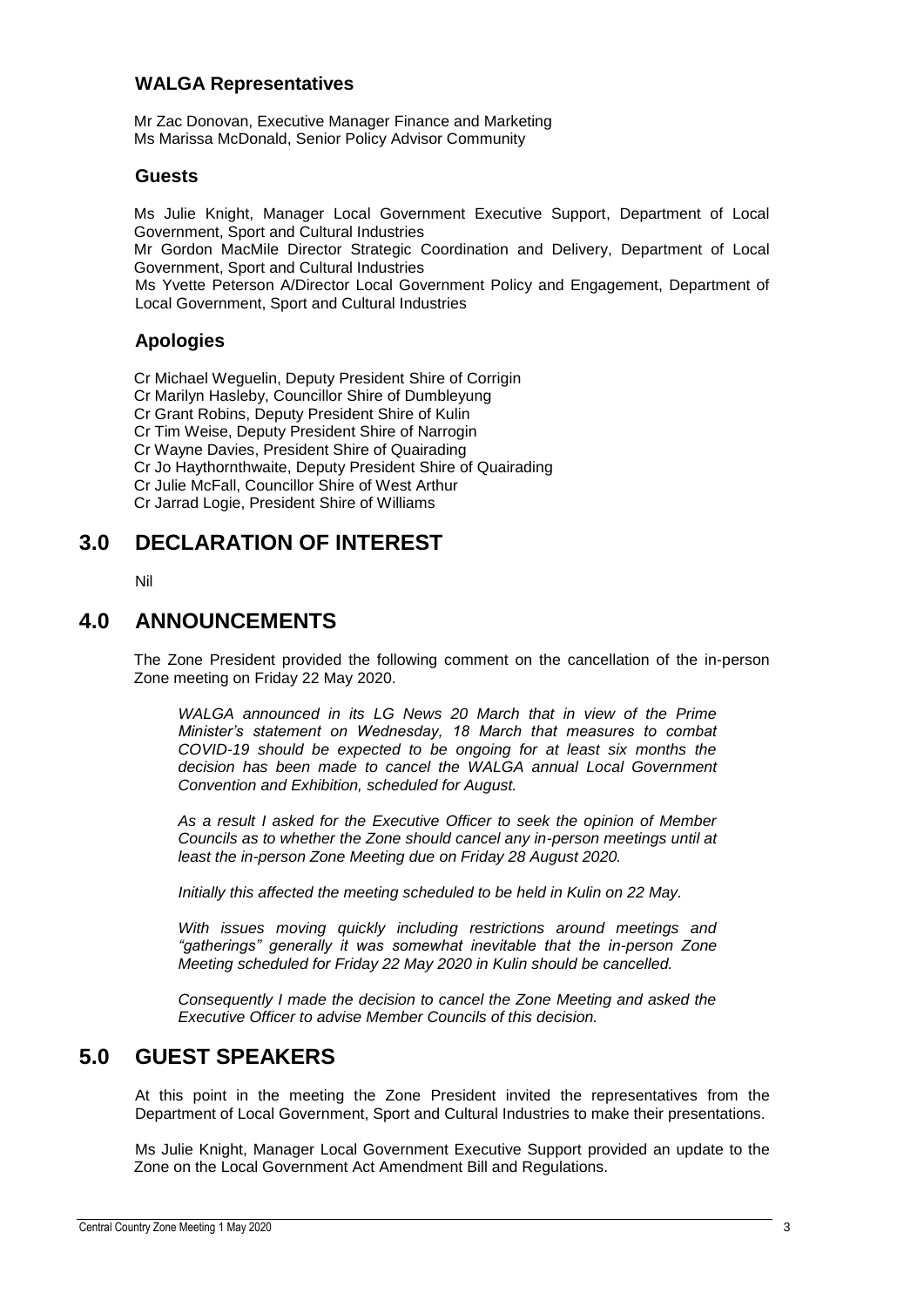Julie Knight noted that as the report provided ahead of the meeting detailed the proposed changes to the Local Government Act and Regulations she would not go through the report but simply highlight the major points, including that:

- The amendments to the Act will allow the Minister to issue an order that will suspend or modify a provision of the Act. It will also allow a local government by absolute majority to suspend a local law or part of a local law. Both powers will only be allowed while the State of Emergency declaration is in
- place and it must be to deal with the consequences of the pandemic. Council meetings can be held electronically via teleconference, video conference or other electronic means during a State of Emergency or Public Health Emergency.
- The threshold for when a local government must invite public tenders is increased to \$250,000 to align with State Government tendering thresholds. A sunset clause has not been inserted.

Any questions on the proposed changes should be sent using the email address **[lgresponse@dlgsc.wa.gov.au.](mailto:lgresponse@dlgsc.wa.gov.au)**

Mr Gordon MacMile Director Strategic Coordination and Delivery provided an update to the Zone on the Redress Scheme.

Gordon MacMile provided an update on the information provided to Zone delegates on the Redress Scheme at the Zone's February meeting. Information to note included:

- Local Governments need to make a decision on whether they were going to participate with the State Government in the Redress Scheme. A letter had been sent to all Councils on 17 April 2020.
- A number of attachments accompanied the letter, including a template response, with the Department hoping that all Councils would take the matter to the May round of meetings for consideration. The Department must have a local government's response by 31 May 2020.
- **There will be no extension to the deadline set by the Commonwealth.**
- A second attachment with the correspondence from the Department was a spreadsheet that captured details of information for use in the redress scheme. Only information on facilities that were under a Council's direct control would be included.

8.42am Cr Katrina Crute, Cr Neil Walker and Mr Ian D'Arcy Shire of Brookton joined the meeting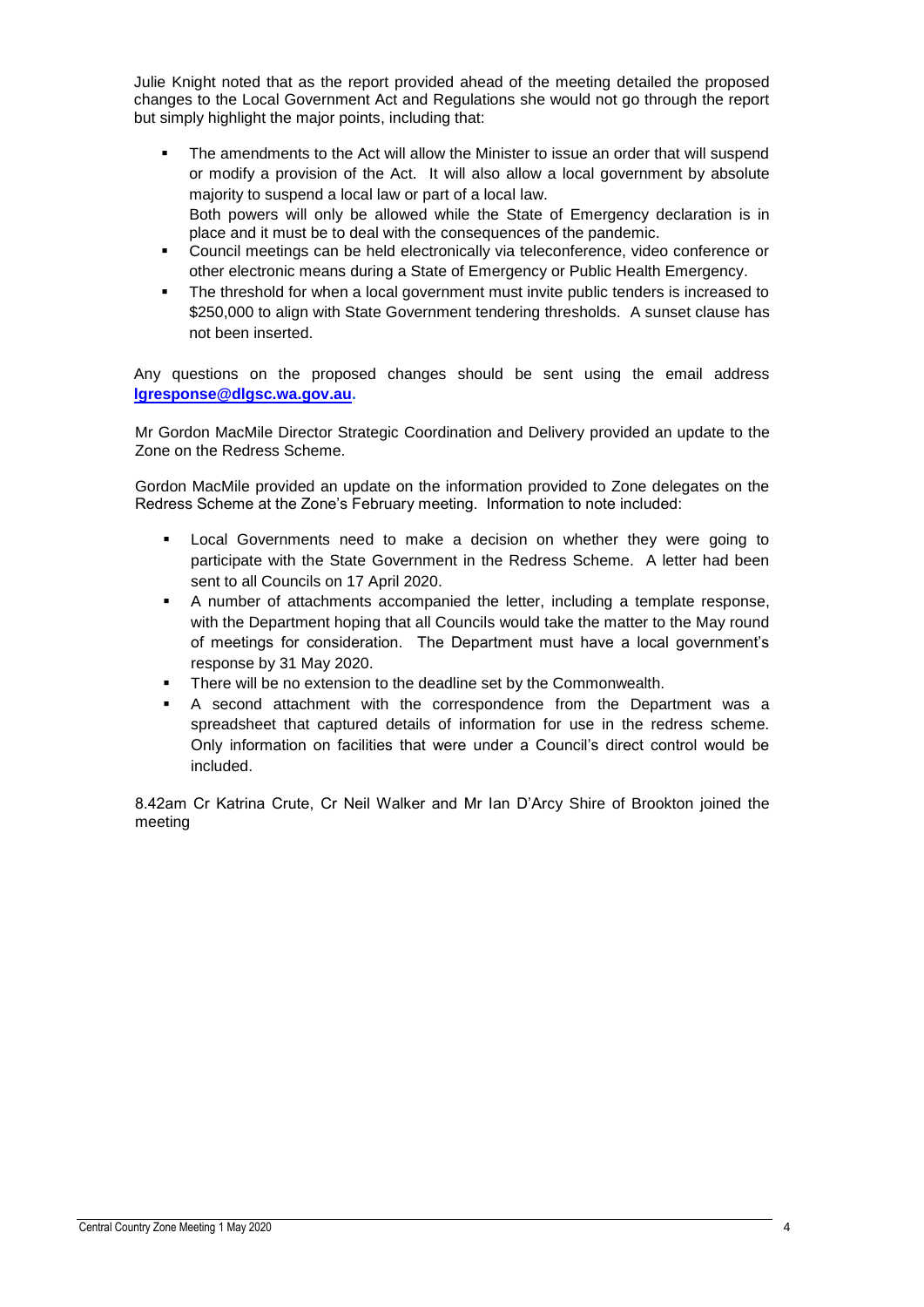## <span id="page-5-0"></span>**6.0 MINUTES**

#### <span id="page-5-1"></span>**6.1 Confirmation of Minutes – Friday 21 February 2020 (Attachment)**

#### **RECOMMENDATION:**

That the Minutes of the Meeting of the Central Country Zone held on Friday 21 February 2020 be confirmed as a true and accurate record of the proceedings.

**RESOLUTION: Moved: Cr West Seconded: President Ballard That the Minutes of the Meeting of the Central Country Zone held on Friday 21 February 2020 be confirmed as a true and accurate record of the proceedings.**

**CARRIED**

#### <span id="page-5-2"></span>**6.2 Business Arising from Minutes Zone Meeting Friday 21 February 2020**

#### **10.1 Matters for Noting**

*RESOLUTION: Moved: Cr Conley Seconded: Cr Hopper That the Central Country Zone request the State Councillor, Cr Blight to raise the issue of the criteria for the funding allocation, under the Drought Communities Programme as an emerging issue at the WALGA State Council Meeting on Wednesday 4 March 2020.* 

*CARRIED*

#### **Executive Officer Comment:**

It is noted that WALGA State Council at its meeting on 4 March 2020 endorsed a recommendation from the Great Eastern Country Zone that reads as follows:

*That State Council endorse the recommendation from the Great Eastern Country Zone relating to the Federal Government Drought Communities Program.*

 *That the Great Eastern Country Zone requests WALGA, in consultation with ALGA, to liaise with the WA State Government Ministers for Water, Agriculture and Environment to provide a coordinated holistic response in respect to the ongoing drying climate issues and access to the Drought Communities Funding Program.* 

*RESOLUTION 36.1/2020 CARRIED*

Cr Blight has noted this State Council resolution in his State Council Report.

It would be appreciated if the WALGA representatives could provide the meeting with an update on the State Council resolution.

Member Councils should also refer to Agenda Item 7.2 (WALGA Status Report).

The WALGA representatives had no further comment to make on this matter.

#### **10.3 Wheatbelt Regional Health Services (Wheatbelt Health MOU)**

| <b>RESOLUTION:</b> | Moved: Cr West | Seconded: Cr Mulroney |
|--------------------|----------------|-----------------------|
|                    |                |                       |

- *That:*
	- *1. The Central Country Zone agree to be involved in the Wheatbelt Health Working Party considering the re-establishment of a Wheatbelt Health "MOU" Group with the work of the Wheatbelt Health Working Party being to progress the development of a Memorandum of Understanding with Local Governments in the Wheatbelt region and the WA Country Health Service;*
	- *2. Cr Phillip Blight be the Zone delegate on the Wheatbelt Health Working Party; and*
	- *3. The Memorandum of Understanding and Terms of Reference for the Wheatbelt Health "MOU" once developed be submitted to the Central Country Zone for endorsement.*

*CARRIED*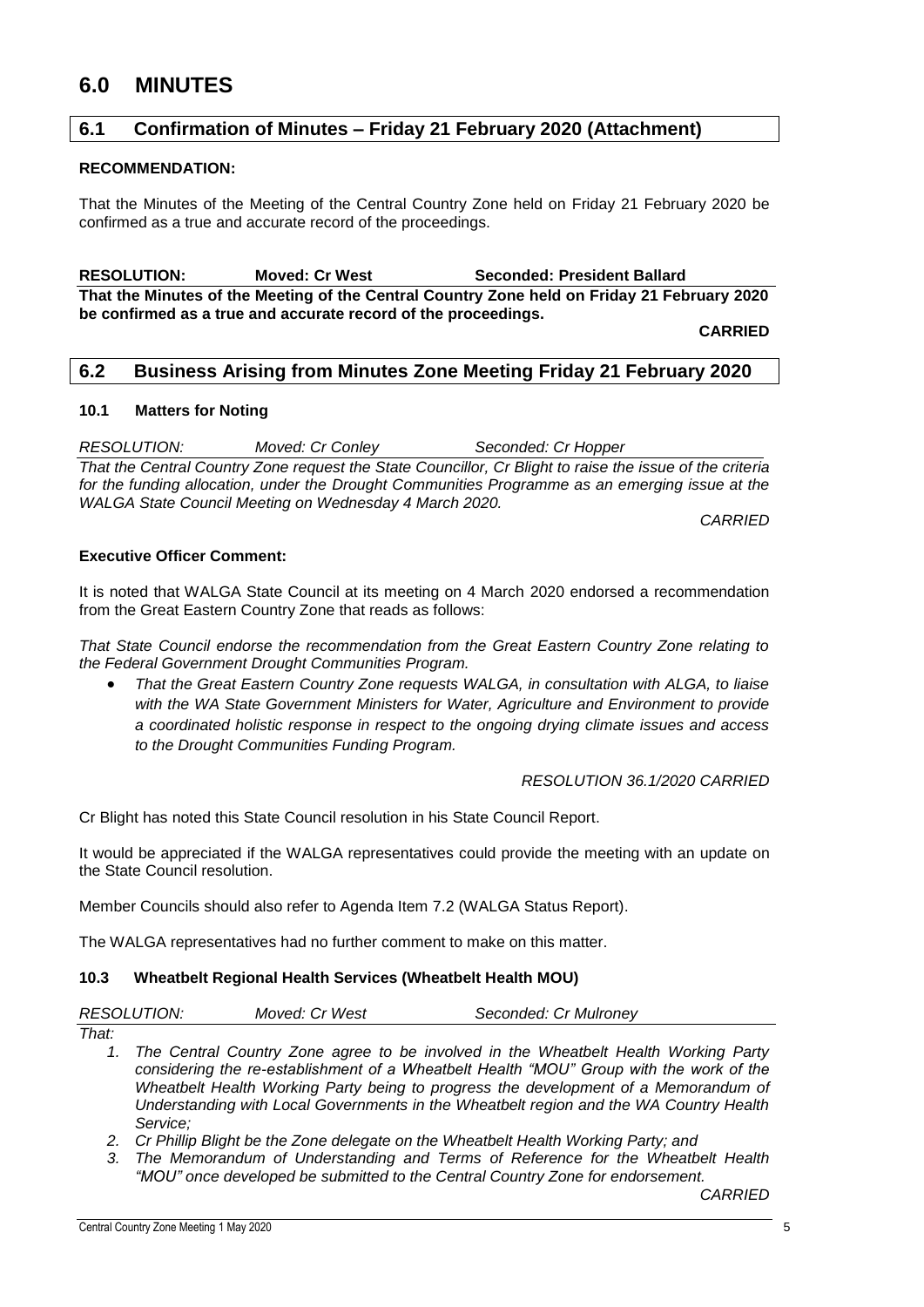#### **Executive Officer Comment:**

It would be appreciated if the WALGA representatives could provide an update on the progress of the development of the Wheatbelt Health Working Party.

#### **Meeting Comment:**

Ms Marissa McDonald, Senior Policy Advisor Community (WALGA) advised that a meeting was originally arranged for early April but was cancelled due to COVID-19 and a new meeting date would be set shortly.

#### **12.1 Tendering for Medical/GP Services - Shire of Corrigin**

*RESOLUTION: Moved: Ms Manton Seconded: Cr Mulroney That WALGA be requested to investigate tendering issues around medical/GP services with consideration given to seeking an exemption under the Local Government (Functions and General) Regulations 1996.*

*CARRIED*

#### **Executive Officer Comment:**

It would be appreciated if the WALGA representatives could provide an update on the progress of the investigations around this matter.

Member Councils should also refer to Agenda Item 7.2 (WALGA Status Report).

#### **Meeting Comment:**

Ms Natalie Manton, CEO Shire of Corrigin, advised that Ms Lyn Baker from Corrigin had spoken to the Chair of Rural Health West who indicated he would raise the issue with Nick Sloan CEO WALGA.

8.50am Cr Eliza Dowling joined the meeting 8.50am Cr Phillip Blight joined the meeting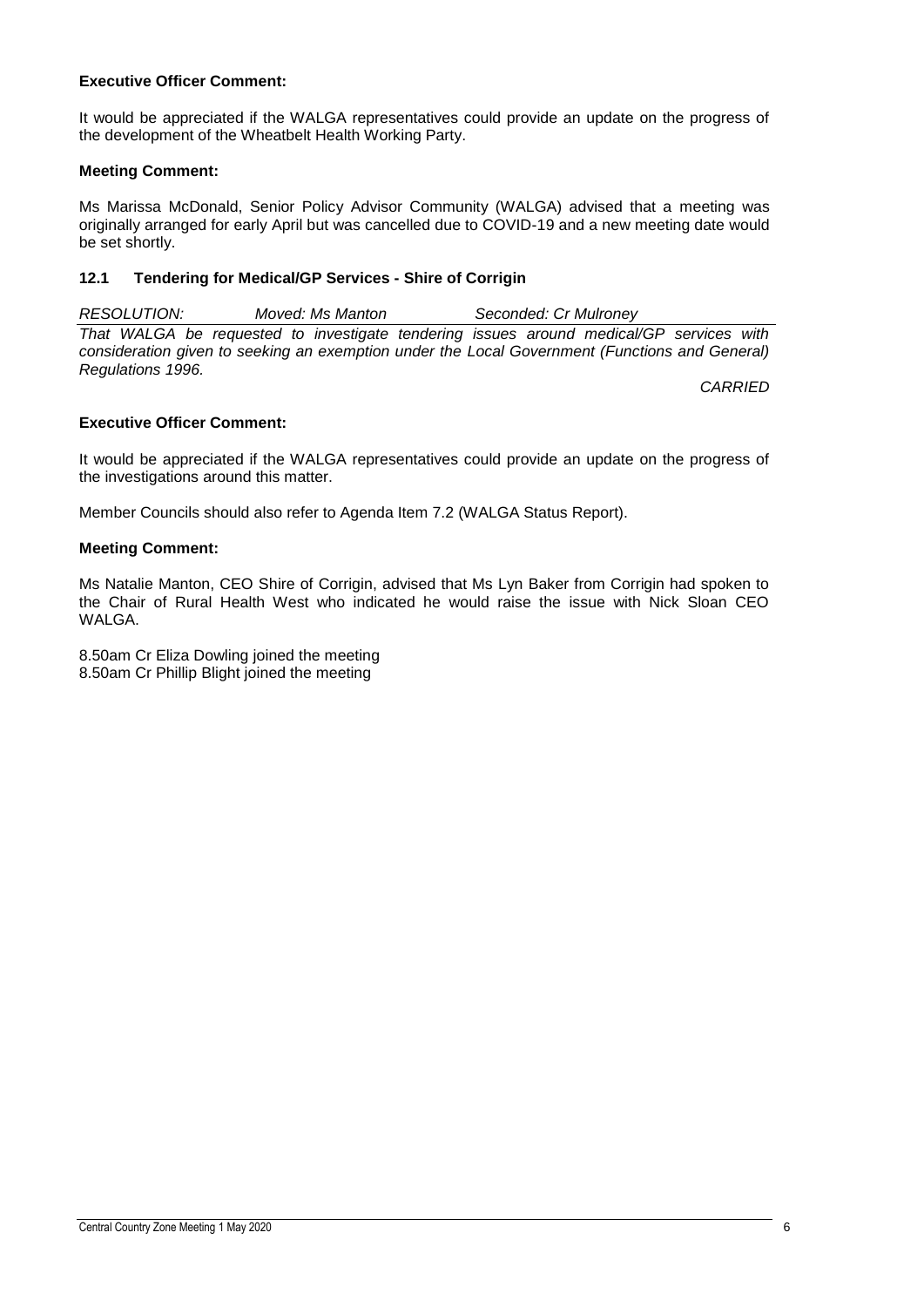## <span id="page-7-0"></span>**7.0 WESTERN AUSTRALIAN LOCAL GOVERNMENT ASSOCIATION (WALGA) BUSINESS**

*Zone delegates to consider the Matters for Decision contained in the WA Local Government Association State Council Agenda and put forward resolutions to Zone Representatives on State Council*

#### <span id="page-7-1"></span>**7.1 State Councillor Report**

#### Cr Phillip Blight

#### **Central Country Zone State Councillor Report WALGA State Council Meeting March 2020**

#### **Cr Phillip Blight**

The following comments/notes are provided on the WALGA State Council Meeting held on Wednesday 4 March 2020

Most Delegates would be aware by now:

- Mayor Tracey Roberts was elected WALGA President for a two year term concluding at the first ordinary meeting of State Council in 2022; and
- President Cr Karen Chappel was elected WALGA Deputy President for a two year term concluding at the first ordinary meeting of State Council in 2022.

#### **4. EMERGING ISSUES**

#### **4.1 Stop Puppy Farming Legislation**

Moved: President Cr Phillip Blight Seconded: President Cr Stephen Strange

That WALGA write to the Minister and request that he withdraw the bill and more appropriately consult with the sector and community, or failing that, that he remove any reference to Local Government in the bill as the sector does not endorse it.

Amendment Moved Mayor Carol Adams Seconded Cr Catherine Ehrhardt

That WALGA write to the Minister and request that he withdraw the Stop Puppy Farming Bill and more appropriately consult with the sector, traditional custodians and the wider community, or failing that, that he remove any reference to Local Government in the bill as the sector does not endorse it in its current form.

CARRIED

#### THE MOTION AS AMENDED WAS PUT AND CARRIED

#### THE MOTION AS AMENDED NOW READS:

That WALGA write to the Minister and request that he withdraw the Stop Puppy Farming Bill and more appropriately consult with the sector, traditional custodians and the wider community, or failing that, that he remove any reference to Local Government in the bill as the sector does not endorse it in its current form.

RESOLUTION 12.1/2020 CARRIED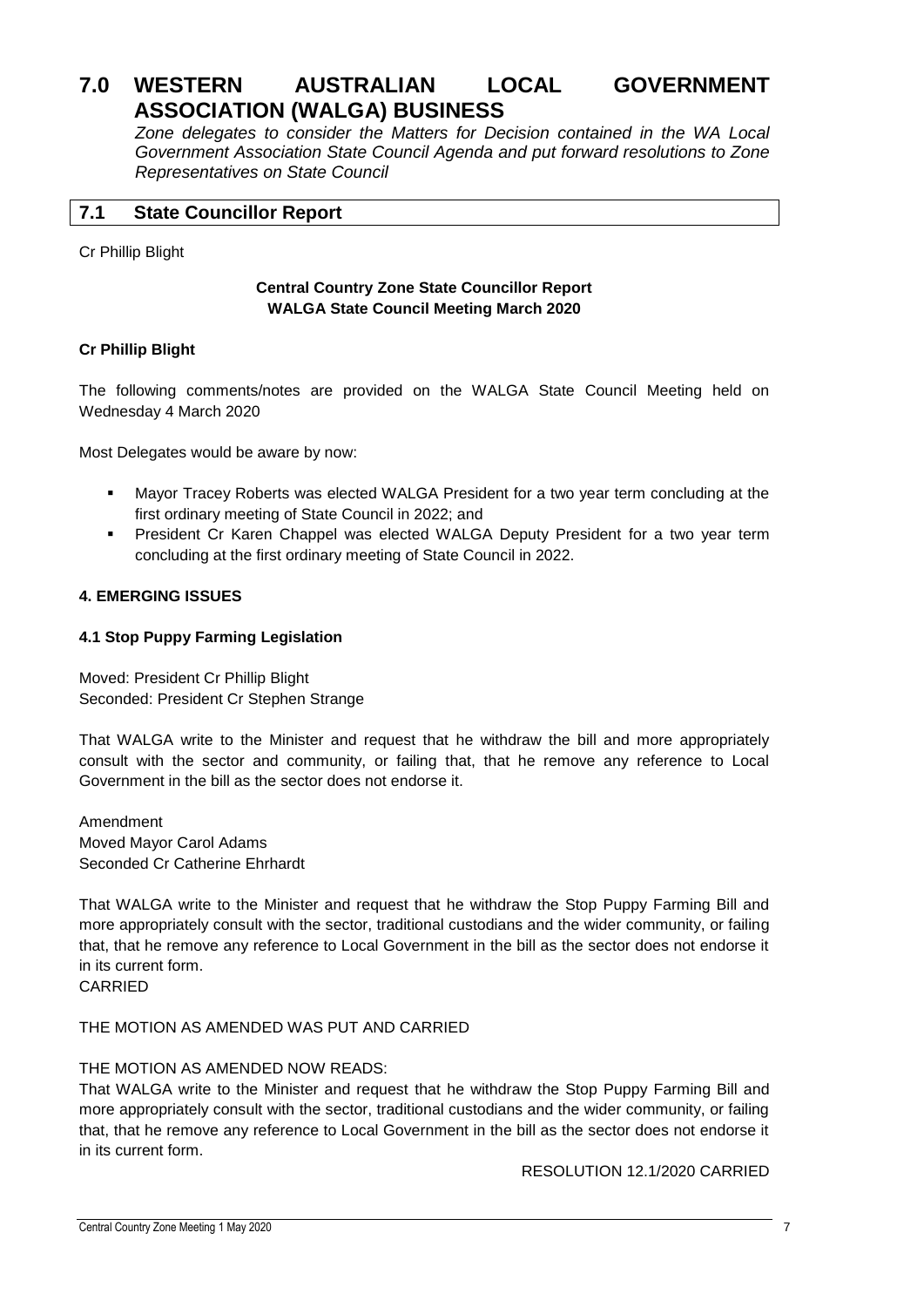#### **Appointments to State Council Policy Teams and Committees**

Moved: Mayor Logan Howlett

Seconded: President Cr Phillip Blight

That the appointments to the Finance and Services Committee and Policy Teams outlined below be endorsed.

*Finance and Services Committee* 

- Mayor Tracey Roberts Chair
- Cr Paul Kelly
- President Cr Karen Chappel
- **President Cr Ken Seymour**
- **•** Cr Catherine Ehrhardt
- Mr Colin Murphy Independent representative

#### *Environment and Waste Policy Team*

- Cr Doug Thompson South Metropolitan Zone
- Mayor Cr Ruth Butterfield South East Metropolitan Zone
- **Cr Ronnie Fleay Great Southern Country Zone**
- President Cr Michelle Rich Peel Country Zone
- Cr Les Price Murchison Country Zone

#### *Governance and Organisational Services Policy Team*

- Cr Russ Fishwick North Metropolitan Zone
- Mayor Mark Irwin North Metropolitan Zone
- Mayor Carol Adams South Metropolitan Zone
- **Mayor Logan Howlett South Metropolitan Zone**
- President Cr Cheryl Cowell Gascoyne Country Zone

#### *Infrastructure Policy Team*

- President Cr Stephen Strange Great Eastern Country Zone
- Cr Chris Mitchell Kimberley Country Zone
- Cr Julie Brown South East Country Zone
- Cr Jenna Ledgerwood Central Metropolitan Zone
- President Cr Malcolm Cullen Goldfields-Esperance Country Zone

#### *People and Place Policy Team*

- President Cr Phillip Blight Central Country Zone
- **President Cr Anthony Dean South West Country Zone**
- Vacant North Metropolitan Zone
- Cr Cate McCullough East Metropolitan Zone
- Mayor Peter Long Pilbara Country Zone

#### RESOLUTION 18.1/2020 CARRIED

#### **8. ADDITIONAL ZONE RESOLUTIONS**

The following was raised by other zones and debate resulted in this motion:

#### **Federal Government Drought Communities Program**

#### Moved: President Cr Stephen Strange

Seconded: Cr Chris Mitchell

That State Council endorse the recommendation from the Great Eastern Country Zone relating to the Federal Government Drought Communities Program.

 That the Great Eastern Country Zone requests WALGA, in consultation with ALGA, to liaise with the WA State Government Ministers for Water, Agriculture and Environment to provide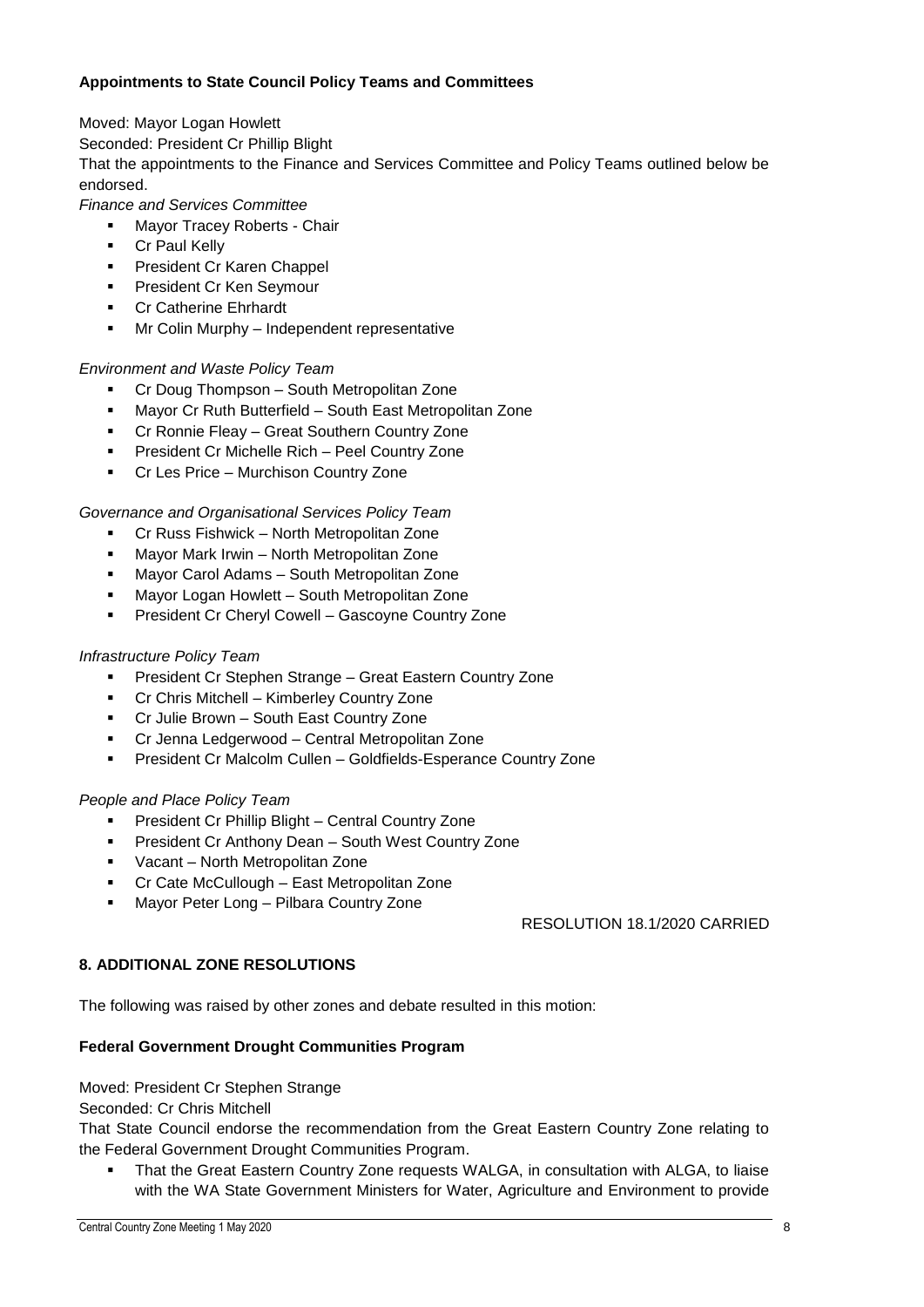a coordinated holistic response in respect to the ongoing drying climate issues and access to the Drought Communities Funding Program.

RESOLUTION 36.1/2020 CARRIED

Most zones accepted the remaining recommendations as proposed by the secretariat and they were passed without debate.

#### <span id="page-9-0"></span>**7.2 WALGA Status Report (Attachment)**

*From Executive Officer*

#### **BACKGROUND:**

Presenting the status report for April 2020.

#### **RECOMMENDATION:**

That the Central Country Zone notes the:

- State Councillor Report; and
- WALGA Status Report.

| <b>RESOLUTION:</b>                       | <b>Moved: Cr Crute</b> | <b>Seconded: Cr Russell</b> |
|------------------------------------------|------------------------|-----------------------------|
| That the Central Country Zone notes the: |                        |                             |

- **State Councillor Report; and**
- **WALGA Status Report.**

#### **CARRIED**

#### <span id="page-9-1"></span>**7.3 Emerging Issues (Agenda Item 4 of the WALGA State Council Agenda)**

#### **4.1 COVID-19 Pandemic – WALGA Response**

#### **WALGA Recommendation**

That the information contained in this report relating to WALGA's response to the COVID-19 pandemic be noted subject to LG agreeing not to consider increasing rates for the 2020-21 financial year subject to no additional State government cost impositions on local governments

#### **Executive Officer Comment:**

This item summarises the work being undertaken by WALGA to support the sector as a result of the COVID-19 pandemic. To quote from the item's Executive Summary:

- *The COVID-19 pandemic, declared as a State of Emergency on 16 March 2020 in Western Australia, is having a profound impact on the health, wellbeing and economy of Western Australia*
- *WALGA's Local Government members have been severely impacted by the pandemic and WALGA is working hard to provide advocacy, resources, communications and guidance on a range of fronts to support the Local Government sector.*
- This item summarises at a high level the activities that WALGA is undertaking to provide *support for members, and is correct and up-to-date as at 14 April 2020*
- *Additional supplementary information will be provided at the Zone and State Council meetings.*

*Given the significant impact of the COVID-19 pandemic, WALGA is working on multiple fronts to provide communications, support and advocacy on behalf of members. As noted above, the*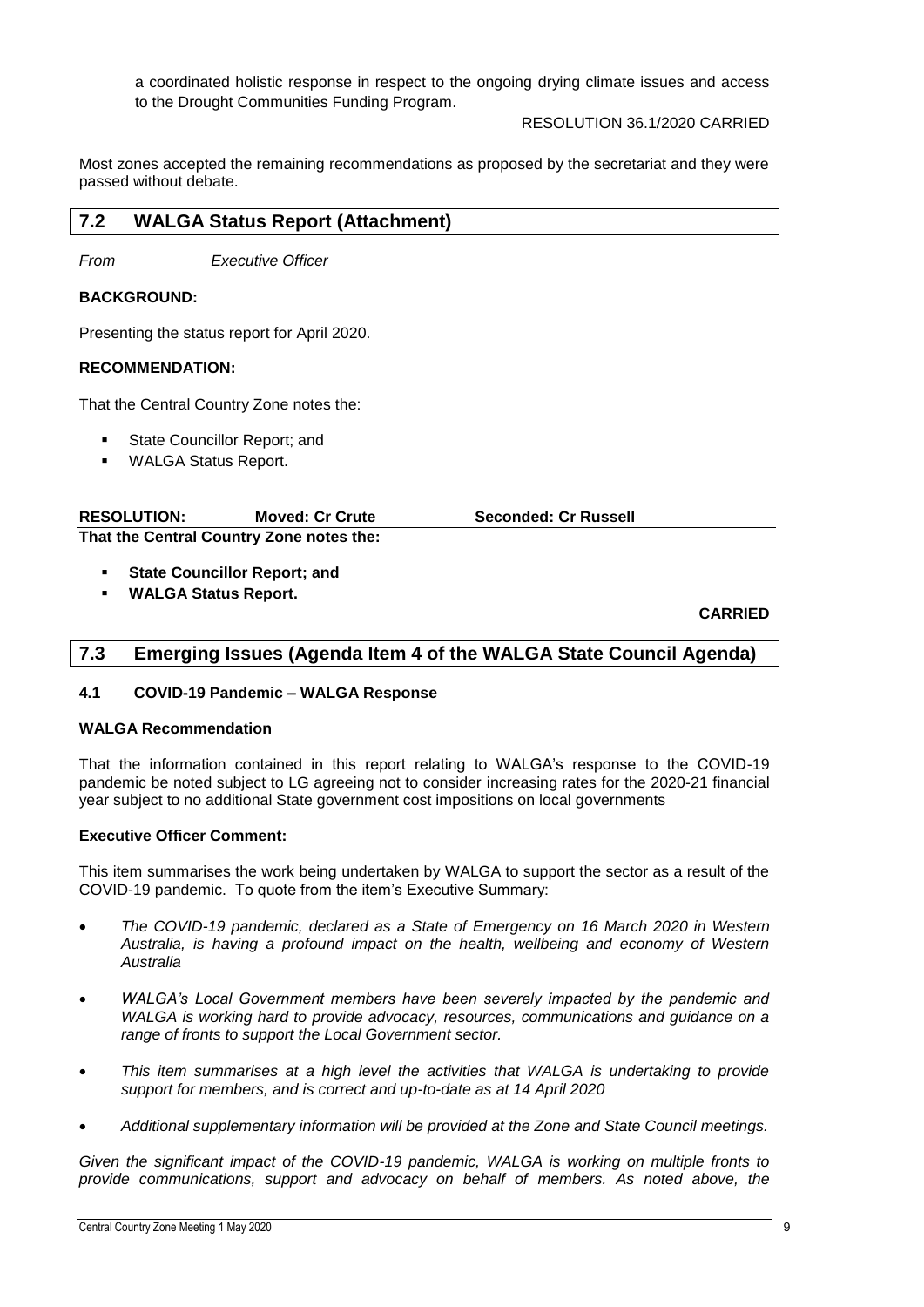information contained in this report is correct as at 14 April 2020 and supplementary information will *be provided at Zone and State Council meetings and through alternative communication channels.* The item also provides the outcome of a Special Meeting of State Council held Friday 27 March 2020, following correspondence from the Premier, Hon Mark McGowan MP, to the WALGA President, Mayor Tracey Roberts JP.

The State Council resolution is detailed in full below:

*That WALGA:*

- *1. Notes the significant contribution of Local Governments in supporting their communities through the COVID-19 pandemic from a financial, economic, community and social perspective.*
- *2. Requests each Local Government give consideration to the following suite of actions, for*  Local Governments with the capacity to do so, to provide a coordinated and consistent *response to the COVID-19 pandemic:*
	- *a. Consider not increasing rates for the 2020-21 financial year*
	- *b. Adoption of the WALGA template rates hardship policy by Local Governments that do not currently have a policy*
	- *c. Consider rate relief options to support small businesses affected by the COVID-19 pandemic*
	- *d. Review fees and charges considering whether fees can be reduced, waived or deferred during the COVID-19 pandemic*
	- *e. Bring forward capital works and infrastructure spending with aggressive application of reserves and borrowing*
	- *f. Prioritise Local Government spending with businesses and contractors located within the Local Government*
	- *g. Implement business friendly payment terms to support business cash flow*
	- *h. Consider supporting Community sporting and cultural groups by either establishing grant programs or waiving fees and charges*
	- *i. Redeploy staff affected by facility closures to tasks that support the community*
- *3. Notes the State Government is urgently drafting legislative and regulatory amendments to support the actions outlined in point 2 above*
- *4. Notes the advocacy for the following:*
	- *a. An increase in Local Government borrowing capacity beyond current Western Australian Treasury Corporation borrowing limits*
	- *b. Suspension of the Western Australian Treasury Corporation's borrowing guarantee charge of 0.7 percent on top of the loan interest rate for the 2020-2021 financial year*
	- *c. No increase to street lighting and utility tariffs in 2020-2021*
	- *d. Deferral of revaluations for the 2020-2021 financial year*
	- *e. Request the Office of the Auditor General to cease performance audits for the 2020- 2021 financial year*
	- *f. Freezing of the waste levy for the 2020-2021 financial year*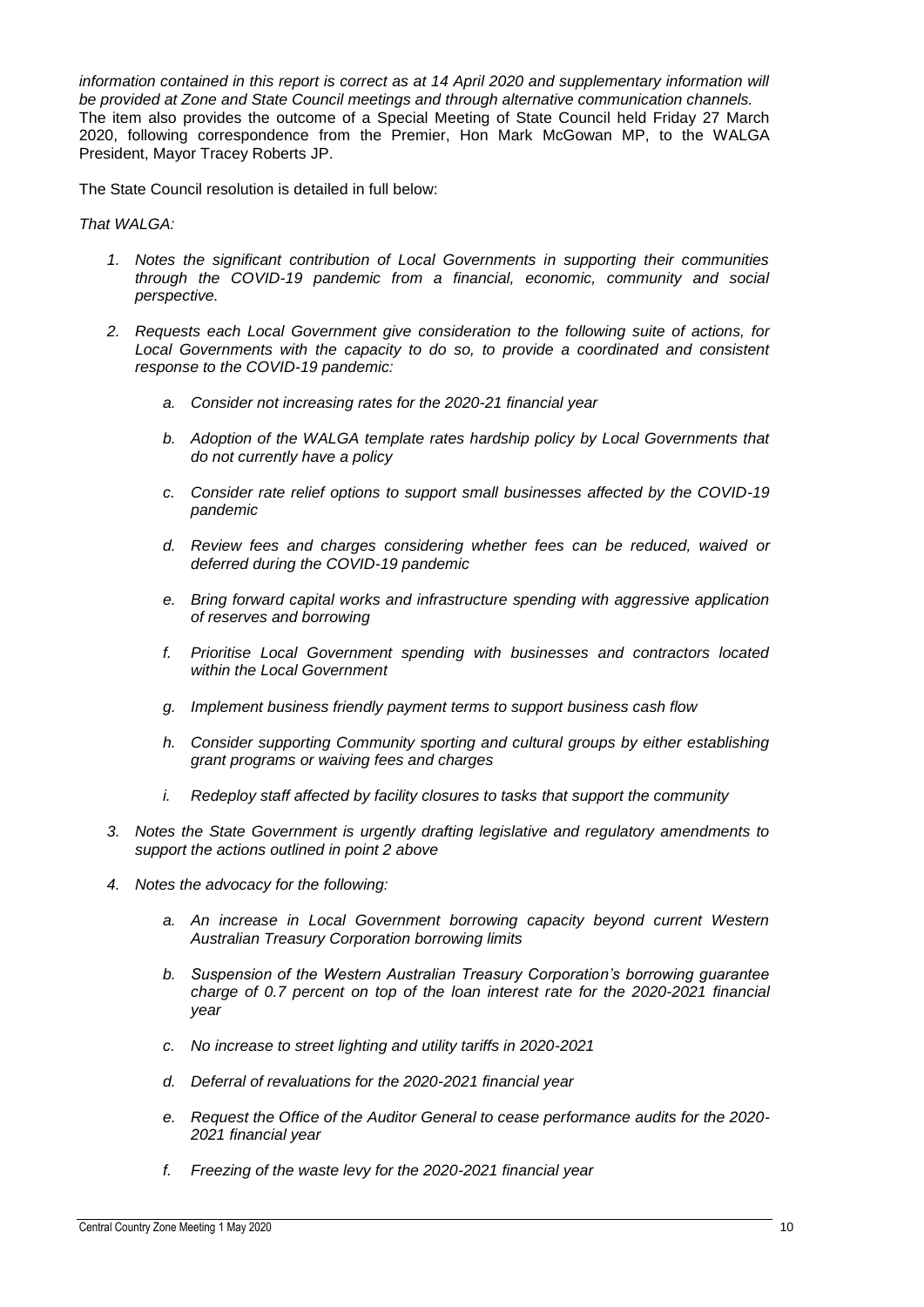#### **ZONE COMMENT:**

Zone supports the WALGA recommendation

#### **Meeting Comment:**

During discussion on State Council Agenda Item 4.1 concern was expressed that the resolution from the Special Meeting of State Council held Friday 27 March 2020 which states in part:

- *2. Requests each Local Government give consideration to the following suite of actions, for*  Local Governments with the capacity to do so, to provide a coordinated and consistent *response to the COVID-19 pandemic:*
	- *a. Consider not increasing rates for the 2020-21 financial year*

did not take account of whether:

- 1. the Federal Government will continue funding (eg. Financial Assistance Grants) at current or increased levels; or
- 2. the State Government will agree to not increasing costs to local government, eg utility costs.

The point was made that each local government is independent and will make its decision about rate increases having regard to their own circumstances.

It was noted that whilst the State Council resolution was clearly for local governments to "consider" no rate increase, the Minister for Local Government's subsequent comments seemed to infer that WALGA's resolution was that there would be no rate increase. This impression places pressure on each local government, irrespective of their individual circumstances, to not increase rates.

It was also noted that the Federal and State Governments budgets will not be delivered until early October 2020, by which time local governments across Western Australia will have adopted their budgets for 2020/2021.

**RESOLUTION: Moved: Cr Blight Seconded: Cr Pepper That the WALGA recommendation relating to Item 4.1 - COVID-19 Pandemic – WALGA Response be amended to read as follows:**

**That the information contained in this report relating to WALGA's response to the COVID-19 pandemic be noted subject to local governments agreeing that it will consider not increasing rates for the 2020-21 financial year on condition of there being no additional State Government cost impositions on local governments.**

**CARRIED**

#### **The Shire of Williams wished to be recorded as voting against the motion**

9.00am Helen Westcott left the meeting

#### **4.2 Local Government Act Emergency Provisions (05-034-02-0015 TL)**

#### **WALGA Recommendation**

That WALGA:

- 1. Notes and supports the introduction of legislation that:
	- a. Provides for Ministerial emergency powers on the condition that the Local Government sector is consulted prior to the issuing of an order using this power, and,
	- b. Provides the ability for Local Governments to suspend a provision of a local law
- 2. Continues to advocate for the 2019-20 valuations to apply to the 2020-21 rates.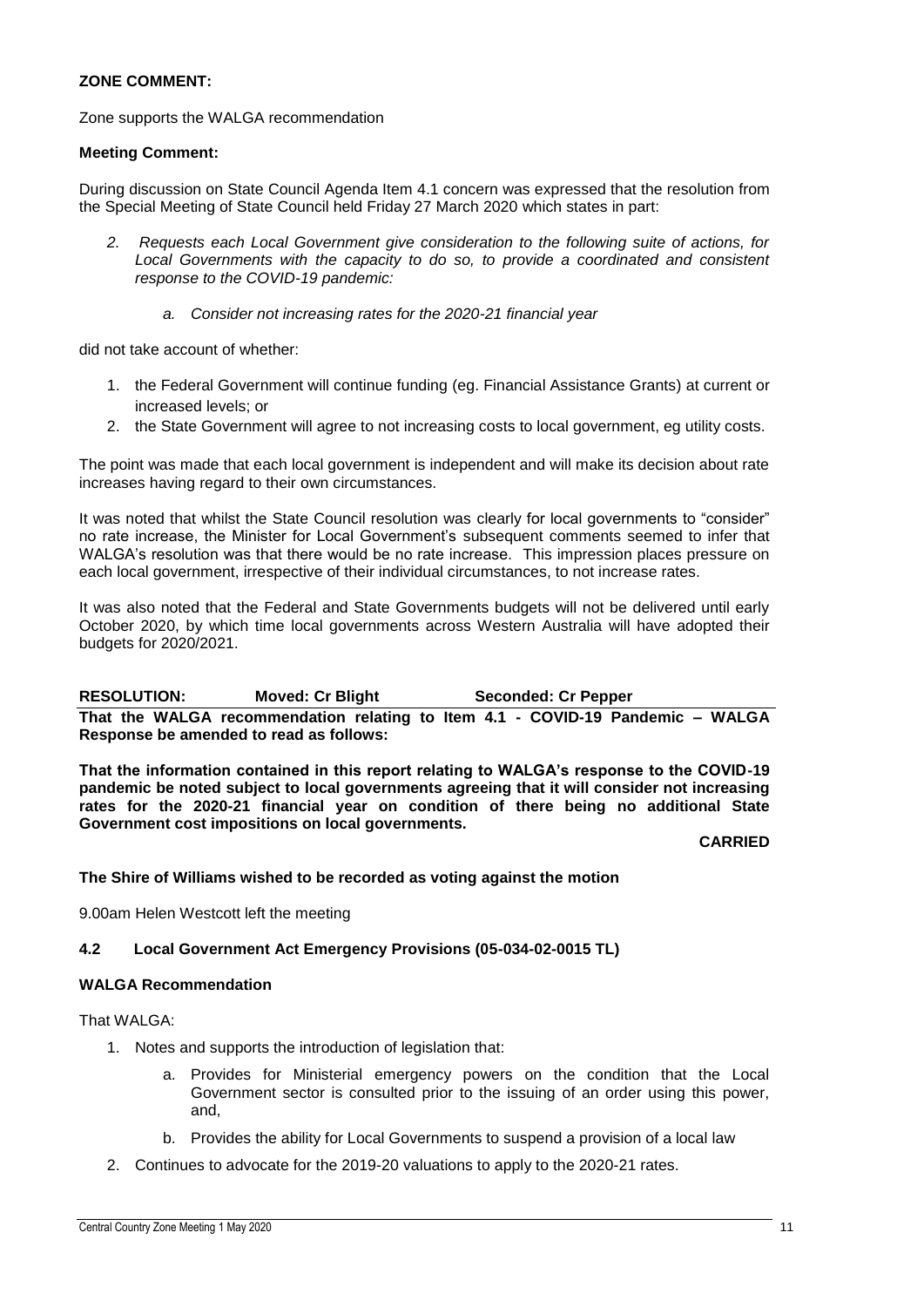#### **Executive Officer Comment:**

As part of its response to the COVID-19 pandemic the State Government announced four proposals to amend the *Local Government Act 1995* (the Act) to incorporate a number of emergency provisions. The item details the proposal and what effect amendments to the Act will have.

To quote from the item's Executive Summary:

- *The Minister for Local Government announced the following four proposals to amend the Local Government Act 1995 to incorporate a number of emergency provisions as follows:*
	- *1. Valuations from 2019-20 to apply to 2020-21 rates*
	- *2. Rates, fees and charges to remain at 2019-20 levels in 2020-21*
	- *3. Ministerial power to make changes to the Act, and*
	- *4. Ability for Local Governments to suspend Local Law provisions.*
- *Following the Minister's announcement, it is understood that the Government decided not to progress with items (1) and (2) above*
- *The legislative amendments are likely to progress through Parliament in mid-April providing little opportunity for the Local Government sector to influence the legislation*
- *The amendments will only apply to the current State of Emergency and will be removed from the Act following the COVID-19 pandemic*
- *It is recommended that the legislative proposals be broadly supported and that WALGA continue to advocate for deferment of the 2020-21 valuations*

#### **ZONE COMMENT:**

Zone supports the WALGA recommendation

9.05am Helen Westcott re-joined the meeting

#### **RECOMMENDATION:**

That the Central Country Zone endorses all recommendations contained within the WALGA State Council Agenda Item 4 "Emerging Issues".

**RESOLUTION: Moved: Cr Crute Seconded: Cr West That the Central Country Zone endorses recommendation 4.2 contained within the WALGA** 

**State Council Agenda Item 4 "Emerging Issues".**

**CARRIED**

#### <span id="page-12-0"></span>**7.4 Review of WALGA State Council Agenda - Matters for Decision**

From Executive Officer

#### **Background:**

WALGA State Council meets five times each year and as part of the consultation process with Member Councils circulates the State Council Agenda for input through the Zone structure.

The Zone is able to provide comment or submit an alternate recommendation that is then presented to the State Council for consideration.

#### **5.1 Amendment to Third Party Appeal Rights – Preferred Model (06-03-01-0001 VJ)**

#### **WALGA Recommendation**

1. That the proposed amendment to the Third Party Appeals Process Preferred Model, being that third parties in addition to Local Governments are able to make an appeal on decisions made by Development Assessment Panels, is not supported, and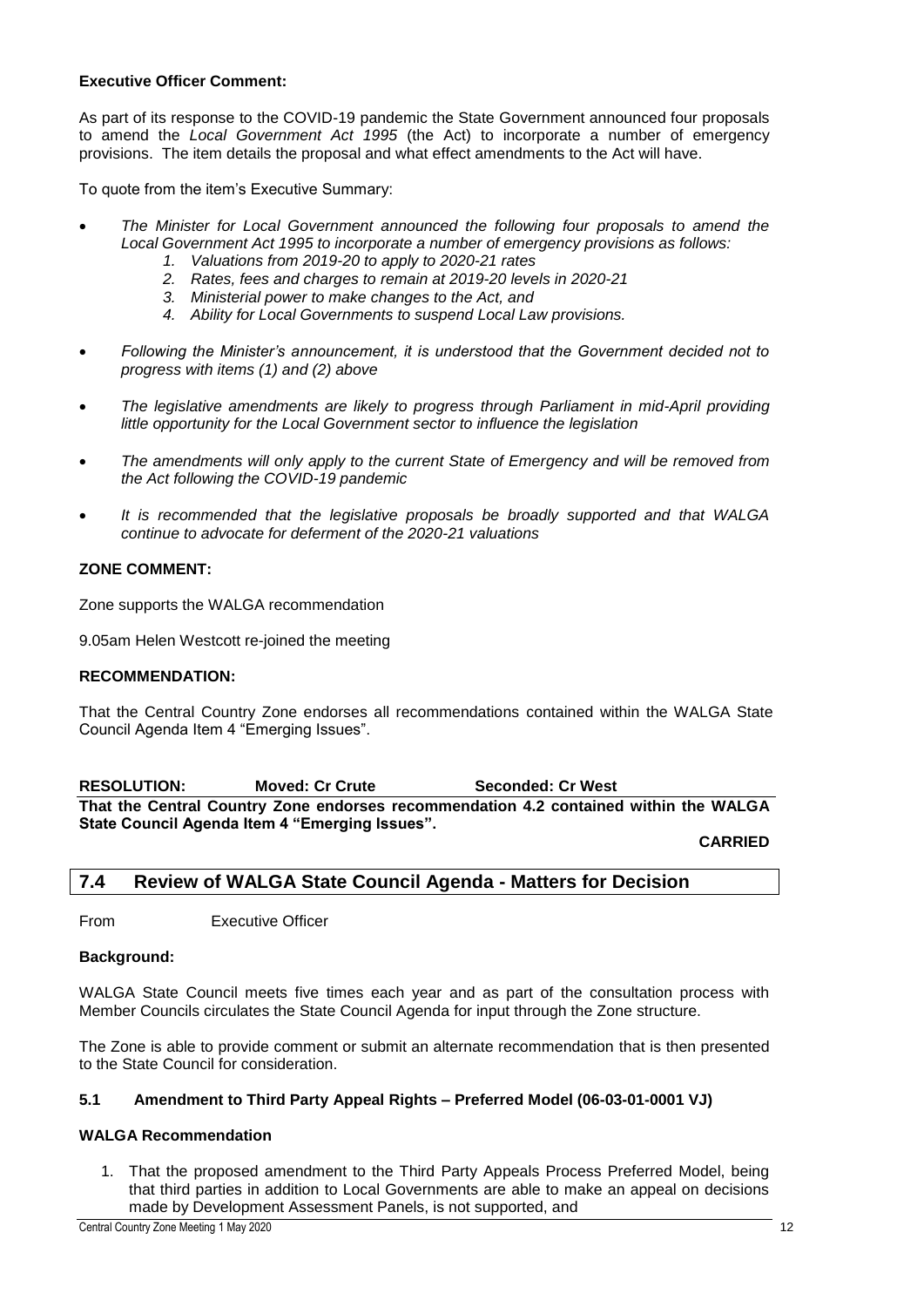2. That the proposed amendment to the Third Party Appeals Process Preferred Model, being that closely associated third parties in addition to Local Governments are able to appeal decisions made by the Western Australian Planning Commission and the State Administrative Tribunal, in addition to Development Assessment Panels, is not supported.

#### **Executive Officer Comment:**

WALGA's current policy position with respect to Third Party Appeal Rights supports the introduction of Third-Party Appeal rights for decisions made by Development Assessment Panels, with the Preferred Model endorsed at May 2019 State Council Meeting.

At the 2019 WALGA Annual General Meeting (AGM), a motion was carried to amend the existing Preferred Model for Third Party Appeal rights for decisions made by Development Assessment Panels.

The following two part motion was carried by the attendees:

- 1. *That there be an amendment to the Third Party Appeals Process Preferred Model, being that third parties in addition to Local Governments are able to make an appeal.*
- 2. *That there be an amendment to the Third Party Appeals Process Preferred Model, being that closely associated third parties in addition to Local Governments are able to appeal decisions made by the Western Australian Planning Commission and the State Administrative Tribunal, in addition to Development Assessment Panels.*

As per agreement at the September 2019 State Council meeting all Local Governments were contacted, seeking their views on the two-part motion. The closing date for feedback was 28 February 2020. 35 Local Governments provided a response, with:

- <sup>1</sup> 11 Local Governments supporting the AGM motions:
- **19 Local Governments against the AGM motions; and**
- 5 Local Governments not supporting any Third Party Appeal rights being introduced in WA.

The responses indicate that nearly twice as many members do not support the proposed changes. On this basis, the recommendation to State Council is that that the proposed amendments to the preferred Model, as proposed at the AGM, are not supported.

When this matter was considered by the Zone at its Meeting on 3 May 2019 a motion relating to not allowing third party appeal rights was lost.

#### **ZONE COMMENT:**

Zone supports the WALGA recommendation

#### **5.2 Managing Lodging House Health Risks in WA (05-031-01-0001 BW)**

#### **WALGA Recommendation**

That the submission to the Department of Health in response to the Managing Lodging House Health Risks in WA discussion paper be endorsed.

#### **Executive Officer Comment:**

As Member Councils are aware, The *Public Health Act 2016* is progressing through a five-stage process of implementation and is currently at Stage 4. All regulations from the previous *Health Act 1911* will be repealed and replaced with new regulations at the commencement of Stage 5, which is anticipated to commence in 2021.

In 2019 the Department of Health (DOH) released the 'Managing Lodging House Health Risks in WA' discussion paper for public comment with three options for consideration. The discussion paper outlined three options for consideration for Western Australia:

**Option A:** Repeal without replacement. This option would also mean that existing local laws under the Health (MP) Act will become void;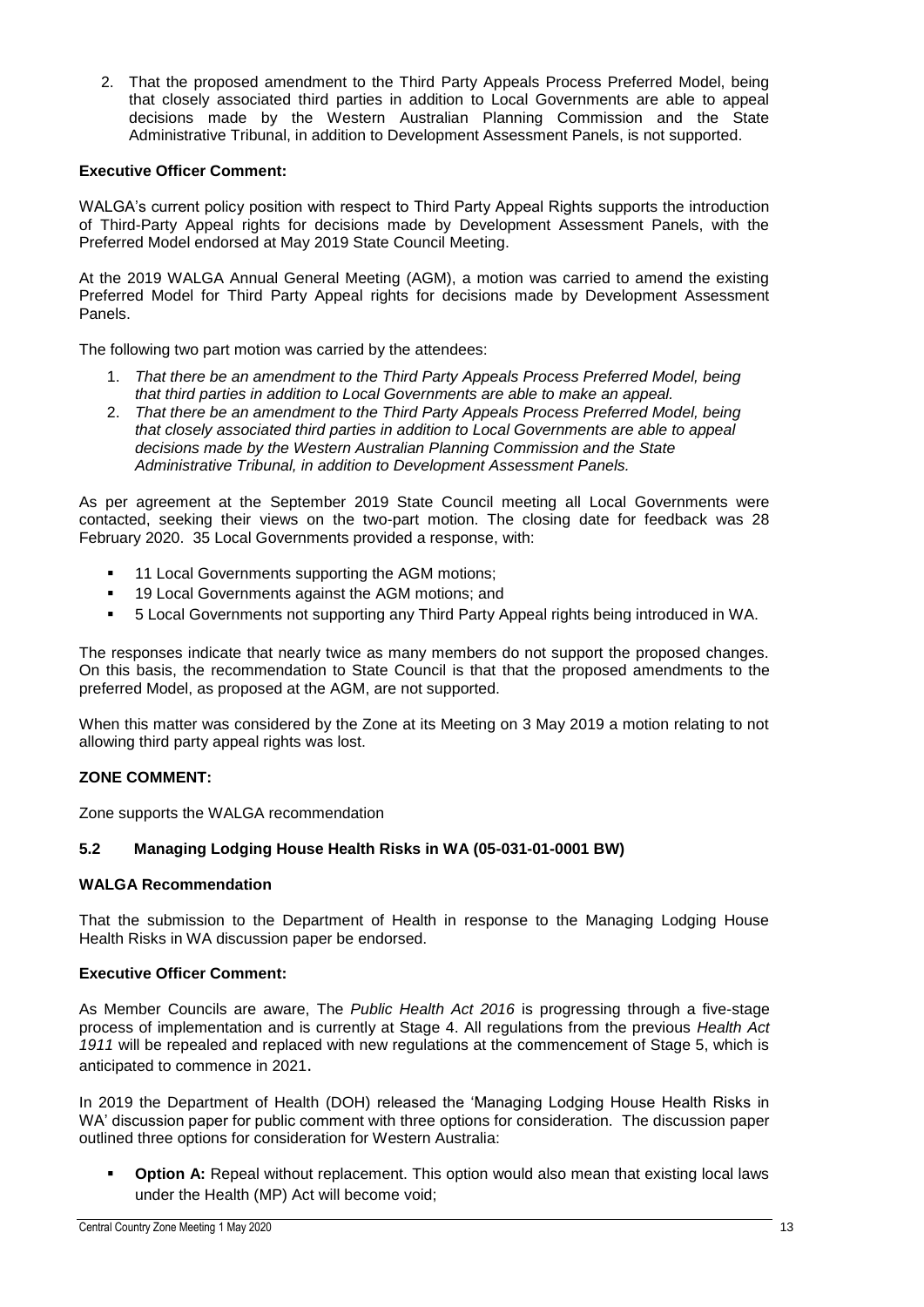- **Option B:** Repeal and replace with model local laws. Existing local laws under the Health (MP) Act will become void and Local Governments will need to make local laws for public health matters under the *Local Government Act 1995*; and
- **Option C:** Continue to regulate lodging houses under the Public Health Act using housing regulations.

Local Governments provided input to the WALGA submission via an information session on 26 February 2020. Information gathered during this session identified the sector's preference for Option C which is also the DOH's preferred approach.

WALGA's Submission discusses Local Government's preference for Option C to regulate lodging houses under the Public Health Act using housing regulations.

The Executive Officer believes that the WALGA recommendation should reference Option C as being the preferred option.

#### **RECOMMENDATION:**

That the WALGA Recommendation be amended to read as follows:

That the WALGA submission in response to the "Managing Lodging House Health Risks in WA" discussion paper, noting it supports the Department of Health's preferred Option C, be endorsed.

**RESOLUTION: Moved: Cr Blight Seconded: Cr Russell That the WALGA Recommendation be amended to read as follows:**

**That the WALGA submission in response to the "Managing Lodging House Health Risks in WA" discussion paper, noting it supports the Department of Health's preferred Option C, be endorsed.**

#### **CARRIED**

#### **RECOMMENDATION:**

That the Central Country Zone endorses all recommendations being matters contained in the WALGA State Council Agenda other than those recommendations separately considered.

**RESOLUTION: Moved: Cr Conley Seconded: Cr Davis That the Central Country Zone endorses all recommendations being matters contained in the WALGA State Council Agenda other than those recommendations separately considered. CARRIED**

#### <span id="page-14-0"></span>**7.5 Review of WALGA State Council Agenda - Matters for Noting/Information**

- **6.1 Submission Position Statement: Special Entertainment Precincts and Options Paper for Proposed Amendments to the Environmental Protection (Noise) Regulations 1997 (05-036-02-0022 VJ)**
- **6.2 Submission on the Proposed Reforms to the Approval Process for Commercial Buildings (05-015-02-0005 VJ)**
- **6.3 Report Municipal Waste Advisory Council (MWAC) (01-006-03-0008 RNB)**

#### <span id="page-14-1"></span>**7.6 Review of WALGA State Council Agenda - Organisational Reports**

#### **7.1 Key Activity Reports**

7.1.1 Report on Key Activities, Commercial and Communications (01-006-03-0017 ZD)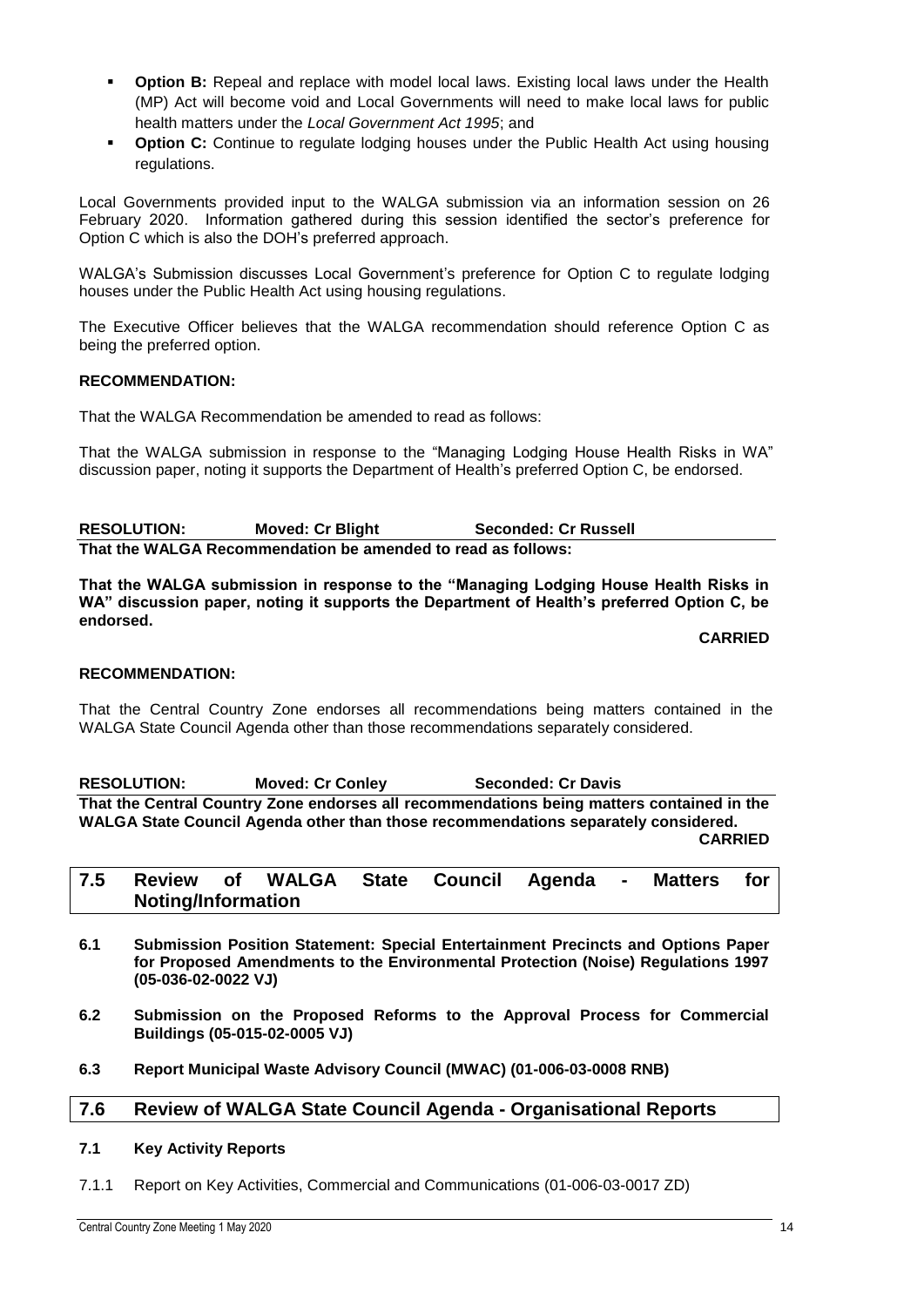- 7.1.2 Report on Key Activities, Governance and Organisational Services (01-006-03-0007 TB)
- 7.1.3 Report on Key Activities, Infrastructure (05-001-02-0003 ID)
- 7.1.4 Report on Key Activities, Strategy, Policy and Planning (01-006-03-0014 MJB)

#### <span id="page-15-0"></span>**7.7 Review of WALGA State Council Agenda - Policy Forum Reports**

#### **7.2 Policy Forum Reports**

- 7.2.1 Mayors/Presidents Policy Forum
- 7.2.2 Mining Community Policy Forum
- 7.2.3 Container Deposit Legislation Policy Forum
- 7.2.4 Economic Development Policy Forum

All Policy Forums have not held meeting since the last State Council meeting due to the COVID-19 pandemic.

#### <span id="page-15-1"></span>**7.8 WALGA President's Report (Attachment)**

Presenting the WALGA President's Report

#### **RECOMMENDATION:**

That the Central Country Zone notes the following reports contained in the WALGA State Council Agenda:

- Matters for noting/Information;
- Organisational reports;
- Policy Forum reports; and
- WALGA President's Report.

#### **RESOLUTION: Moved: Cr Crute Seconded: President Ballard**

**That the Central Country Zone notes the following reports contained in the WALGA State Council Agenda:**

- **Matters for noting/Information;**
- **Organisational reports;**
- **Policy Forum reports; and**
- **WALGA President's Report.**

**CARRIED**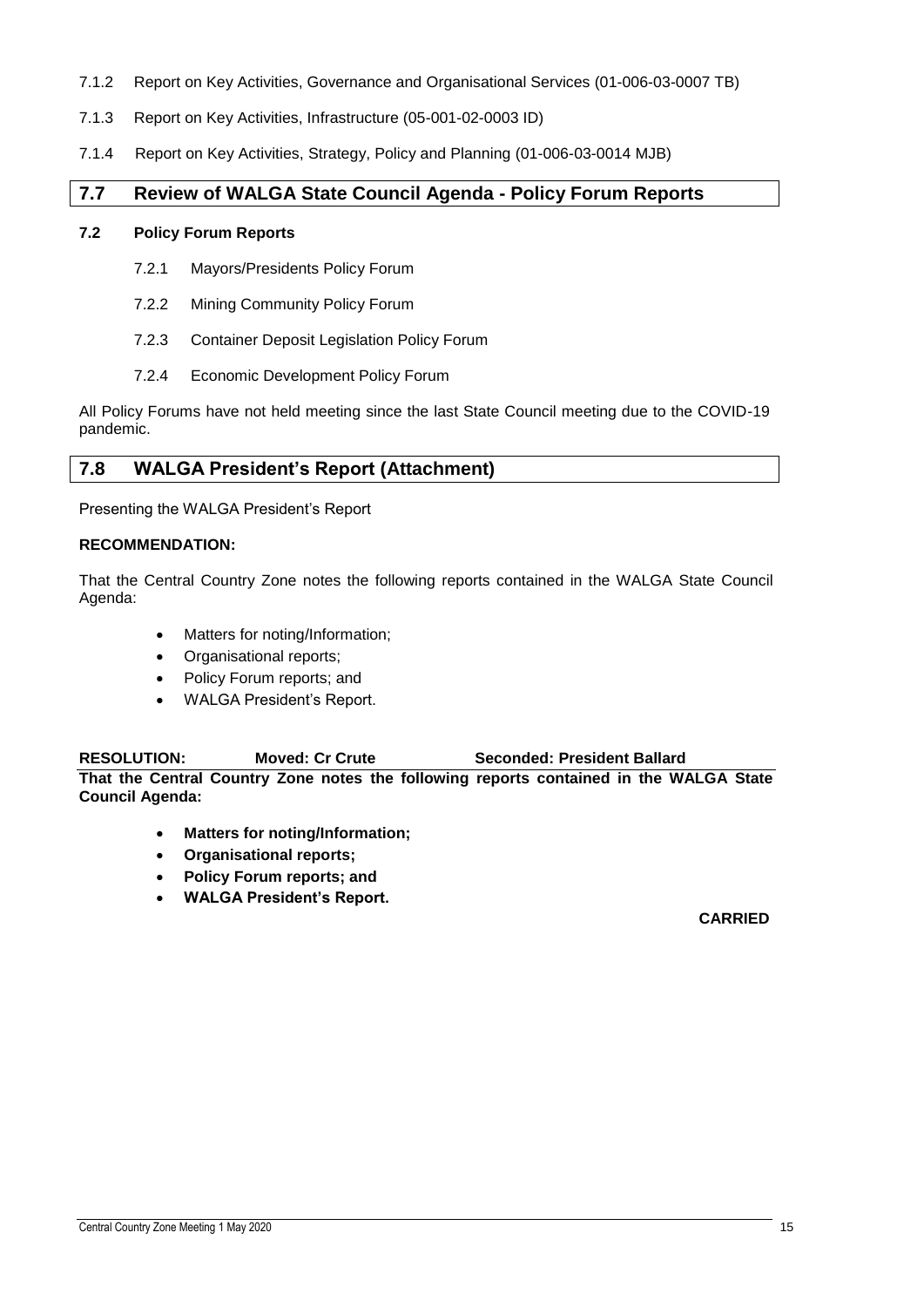## <span id="page-16-0"></span>**8.0 FINANCE**

Nil

## <span id="page-16-1"></span>**9.0 ZONE REPORTS**

#### <span id="page-16-2"></span>**9.1 Zone President's Report**

Cr Brett McGuiness

#### <span id="page-16-3"></span>**9.2 Local Government Agricultural Freight Group (LGAFG)**

#### <span id="page-16-4"></span>**9.2.1 Minutes of Local Government Agricultural Freight Group Meeting Friday 3 April 2020 (Attachment)**

Presenting the Minutes of Local Government Agricultural Freight Group Meeting Friday 3 April 2020.

#### **RECOMMENDATION:**

That the Minutes of the Local Government Agricultural Freight Group Meeting held Friday 3 April 2020 be received.

**RESOLUTION: Moved: Cr Walker Seconded: Cr Conley That the Minutes of the Local Government Agricultural Freight Group Meeting held Friday 3 April 2020 be received.**

**CARRIED**

#### <span id="page-16-5"></span>**9.2.2 Local Government Agricultural Freight Group Delegate's Report**

Cr Katrina Crute

Nil (see the Minutes of the Local Government Agricultural Freight Group Meeting held Friday 3 April)

#### <span id="page-16-6"></span>**9.2.3 Movement of Agricultural Machinery – Request for Feedback (Attachment)**

Item 7.2 of the minutes from Local Government Agricultural Freight Group (LGAFG) Meeting held Friday 3 April 2020 covers the issue of movement of agricultural machinery.

The LGAFG has requested feedback and comment on the current requirement to have a licensed heavy vehicle pilot for the movement of oversize agricultural machinery on regional distributor and State roads outside of the metropolitan area where the travel is more than 1 km between 'green zones'.

A copy of a flow chart detailing the requirements forms an attachment to the meeting agenda.

The Shire of Woodanilling has raised its concern with this requirement with the LGAFG.

The LGAFG has also noted the resolution of the Great Southern Country Zone that seeks a review of the distance limit on regional distributor roads before a license heavy vehicle pilot is required to be expanded to the nearest local government 'through road'.

Before considering these matters further the Group is requesting feedback and comment from the WALGA Zones.

The matter is presented for discussion and decision.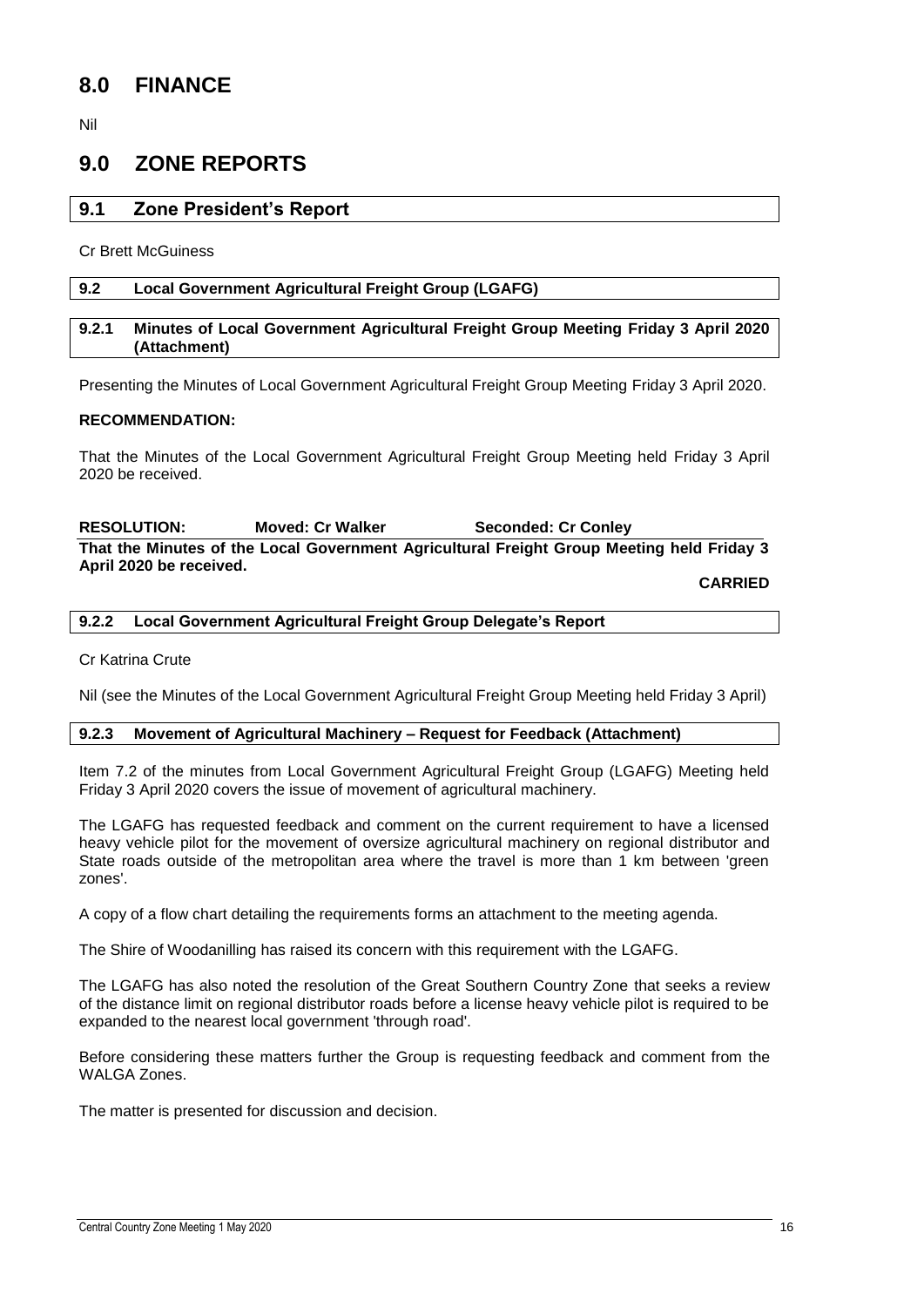#### **Meeting Comment:**

There was a general discussion around the various options that could be considered including extending the distance from 1km to 5kms and allowing movement of oversize agricultural machinery between intersections on regional distributor and State roads outside of the metropolitan area.

#### **Noted**

#### <span id="page-17-0"></span>**9.3 Great Southern District Emergency Management Committee (DEMC)**

President Leigh Ballard

No report requested

#### **Meeting Comment:**

President Ballard was asked if minutes for the DEMC Meetings were available and could be provided to the Zone for circulation.

President Ballard advised he would follow up on the suggestion.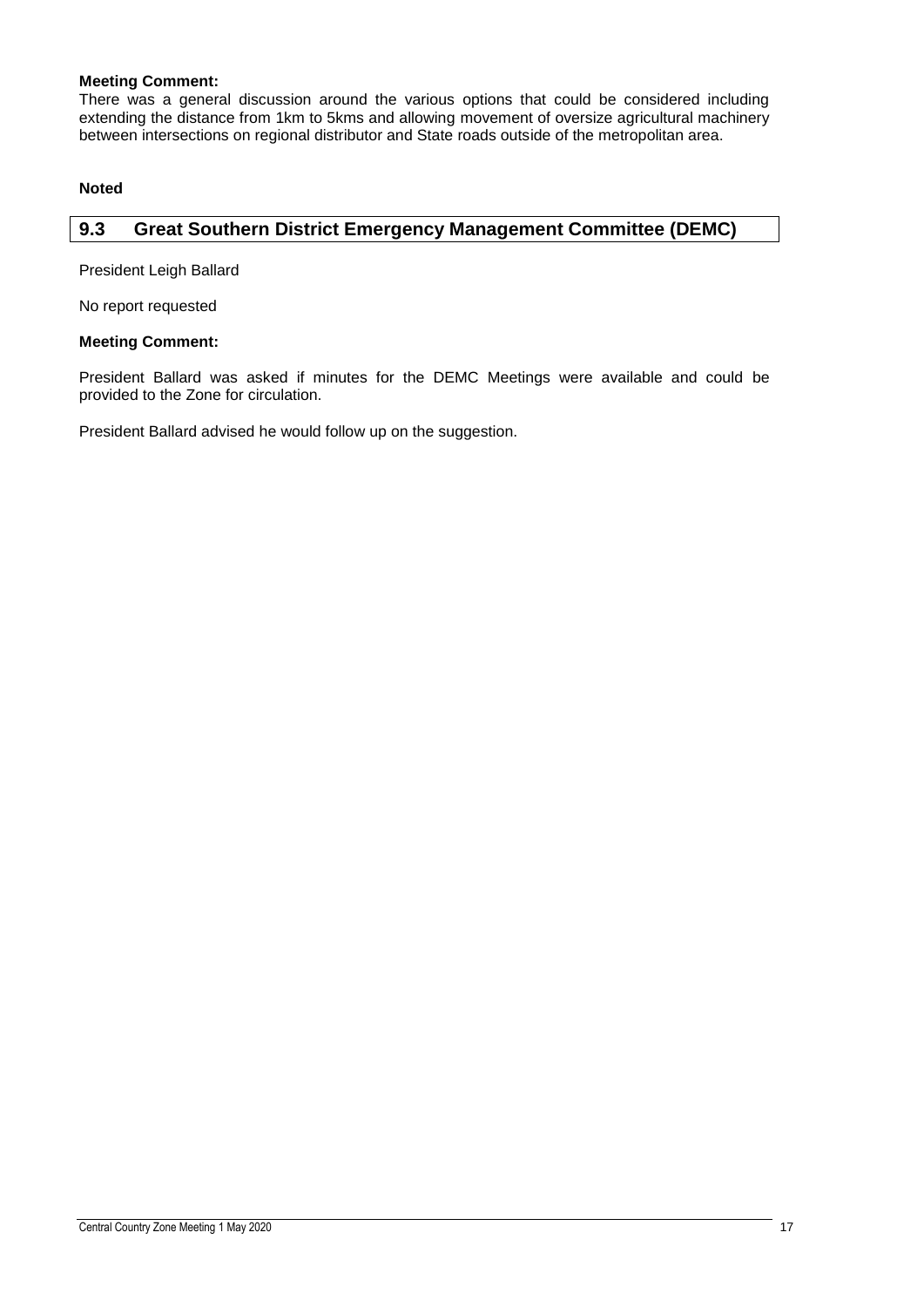## <span id="page-18-0"></span>**10.0 ZONE BUSINESS - MEMBER COUNCIL MATTERS**

#### <span id="page-18-1"></span>**10.1 Matters for Noting**

10.1.1 Correspondence from the Shire of Narrogin to the Minister for Local Government, Heritage, Culture and the Arts re Office of the Auditor General Audit Fees to Local Government (Attachment)

The Office of Auditor General (OAG) has acknowledged receipt of the letter to President Ballard as follows:

*The Auditor General has asked me to acknowledge receipt of the letter from the Shire President.* 

*Please advise Mr Ballard that the OAG understands and shares his concerns (and those of the local government sector in general). The Auditor General is hoping to keep financial reporting and audit costs at a minimum during this time as far as possible. The OAG always intended to review the audit fees around September, taking into account aspects such as (a lack of) travel costs etc. We will be in contact in due course to provide further information.*

#### **RECOMMENDATION:**

That the matter listed for noting be received.

| <b>RESOLUTION:</b>                             | <b>Moved: Cr Conley</b> | <b>Seconded: Cr Russell</b> |
|------------------------------------------------|-------------------------|-----------------------------|
| That the matter listed for noting be received. |                         |                             |

**CARRIED**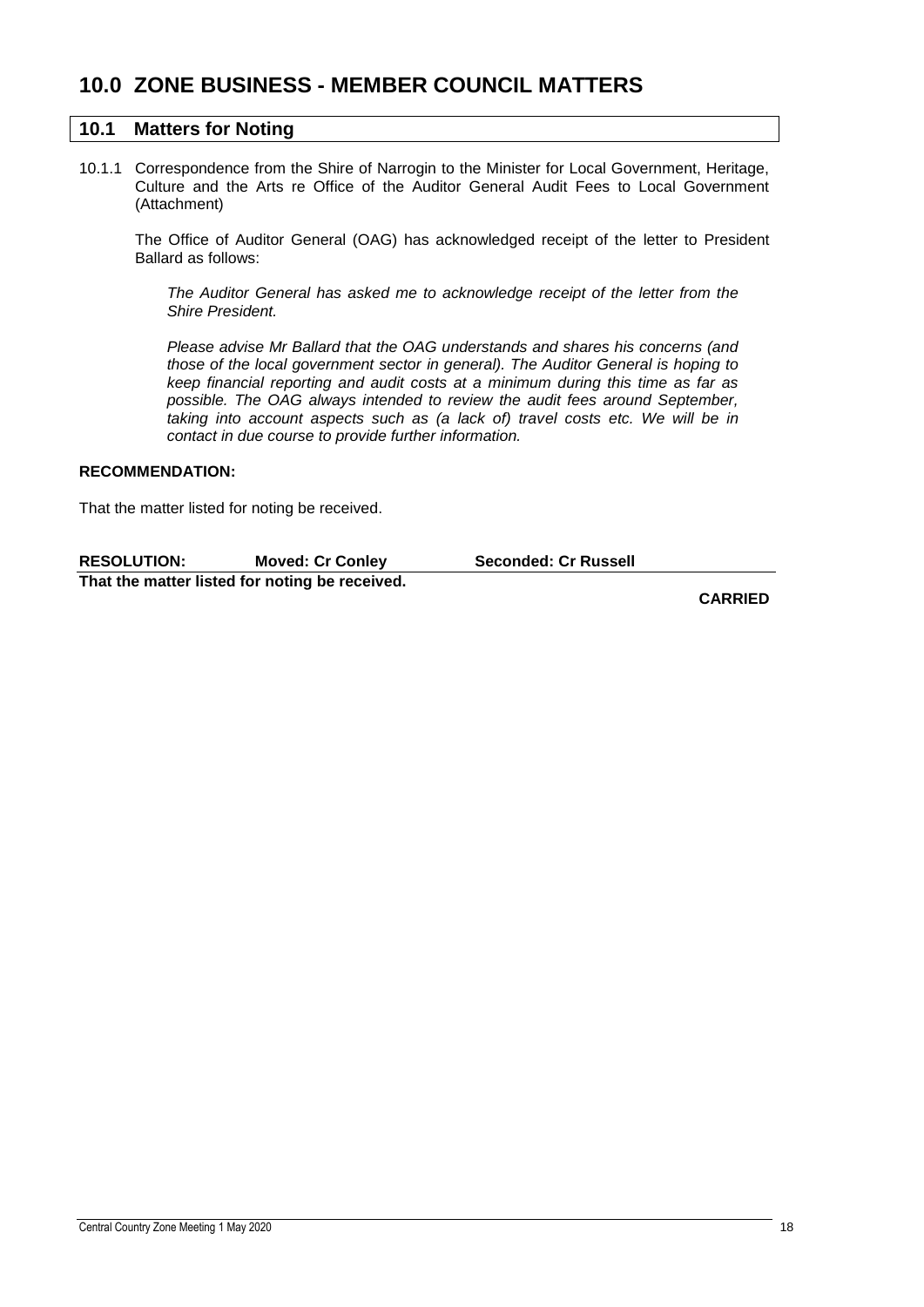#### <span id="page-19-0"></span>**10.2 COVID-19 Regional Level Vulnerability Analysis (Attachment)**

| <b>Reporting Officer:</b> | Bruce Wittber, Executive Officer                                                     |  |  |  |
|---------------------------|--------------------------------------------------------------------------------------|--|--|--|
| Disclosure of Interest:   | Nil                                                                                  |  |  |  |
| Date:                     | 22 April 2020                                                                        |  |  |  |
| Attachment:               | Central Country Zone - COVID-19 Health and Economic<br><b>Vulnerability Analysis</b> |  |  |  |

#### **Background:**

The following item and attachment have been provided by WALGA for consideration by the Zone.

*To assist Local Governments as they look to provide the most appropriate response and recovery packages in light of the COVID-19 pandemic, WALGA have been assessing the extent to which*  each local community in WA will be impacted by COVID-19. As a way of doing this, WALGA *analysed a range of demographic and social data that provide an indication of the COVID-19 health and economic vulnerability of each Local Government Area in WA. The indicators analysed for each Local Government Area include:* 

#### *Health vulnerability*

- *Share of people aged over 70*
- *Share of lone person households*
- *Share of households with no motor vehicles*
- *Share of people who need assistance with core activities*
- *Population density*

#### *Economic Vulnerability*

- *Share of people who work in impacted industries*
- *Share of businesses in impacted industries*
- *Share of non-employing businesses*
- *Share of businesses with less than \$2m in annual turnover*
- *Share of households with no internet access*

*Over 60 individual Local Governments have been provided with an analysis pack specific to their district, and now WALGA have aggregated and reported on this data at the WALGA Zone level.*

#### **Executive Officer Comment:**

Whilst Member Councils will have undoubtedly been discussing matters around COVID-19 with their neighbours it was thought there may be benefit in addition to considering the information provided by WALGA on Regional Level Vulnerability there could be some value in providing time for a general discussion on the COVID-19 issue.

**Noted**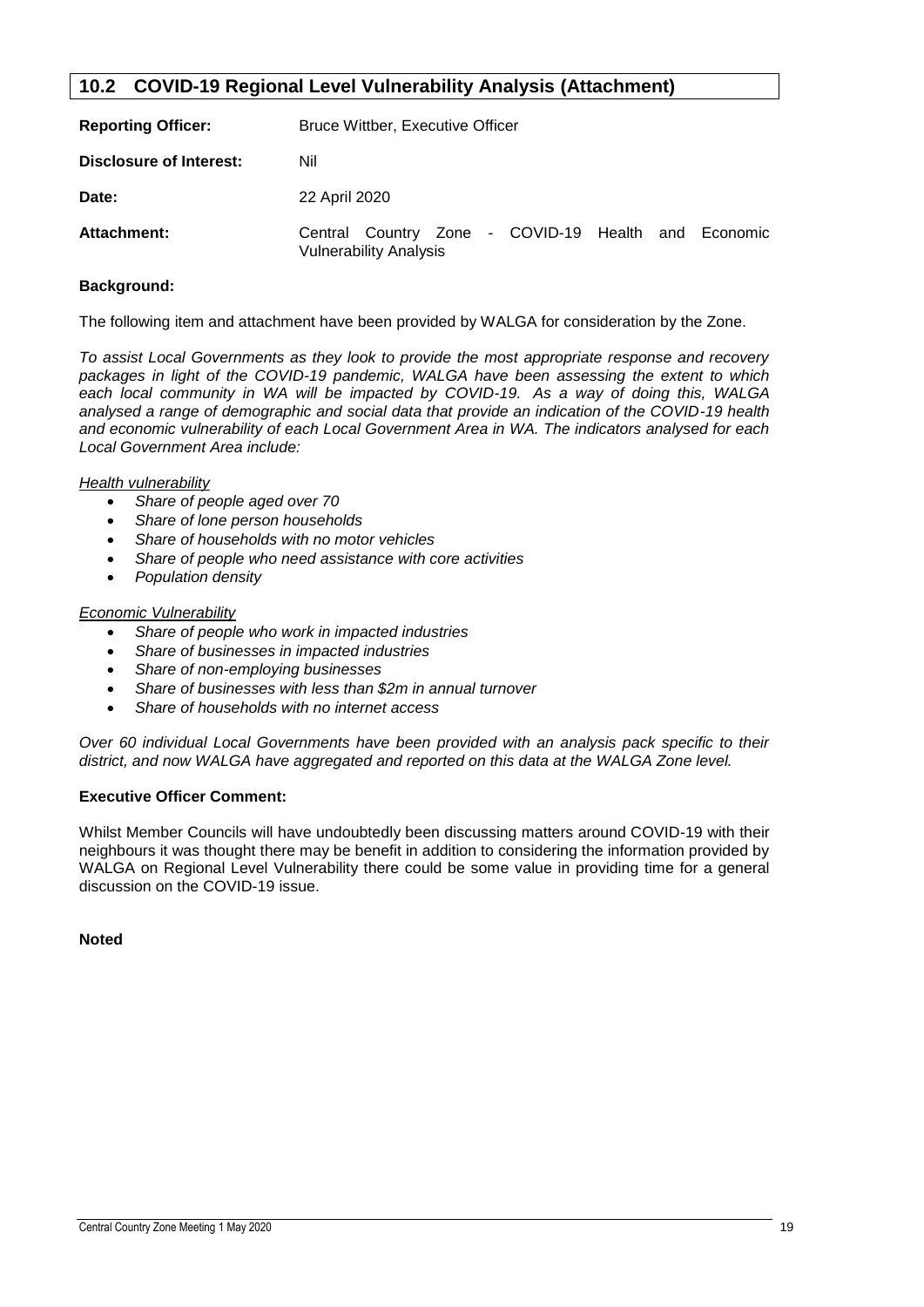## <span id="page-20-0"></span>**11.0 ZONE BUSINESS - OTHER BUSINESS/URGENT BUSINESS**

Nil

## <span id="page-20-1"></span>**12.0 ZONE BUSINESS - EMERGING ISSUES**

*(The intent of the item is to enable Member Councils to bring to the attention of the delegates a matter that is developing. It is proposed that the matter will be tabled for discussion but not decision and then enable Member Councils to take the information away and consider an outcome for possible consideration at the next Zone meeting.)*

Nil

## <span id="page-20-2"></span>**13.0 MEMBERS OF PARLIAMENT**

Nil

## <span id="page-20-3"></span>**14.0 OTHER REPRESENTATIVES REPORTS**

#### <span id="page-20-4"></span>**14.1 Department of Local Government, Sport and Cultural Industries (Attachments)**

Presenting the April-May 2020 WALGA Zone Update

The Department's update can be accessed by following the following link:

#### [DLGSC Zone Update](https://aus01.safelinks.protection.outlook.com/?url=https%3A%2F%2Fus7.campaign-archive.com%2F%3Fu%3D6b3a3f7b848e66bfa0f6fc583%26id%3D75c480fd59&data=02%7C01%7Cliz.toohey%40dlgsc.wa.gov.au%7C6f3e5caca6d242a17b8e08d7e2a2f3c9%7Cc1ae0ae2d5044287b6f47eafd6648d22%7C0%7C0%7C637227061809893351&sdata=dYoLDXQcDD6conbTLkjp5BsyeTCIN0RTqLE9UIi3CPs%3D&reserved=0)

Ms Julie Knight, Manager Local Government Executive Support will update the Zone on the Local Government Act Amendment Bill and Regulations (refer to the attached COVID-19 Response Presentation)

Mr Gordon MacMile Director Strategic Coordination and Delivery will update the Zone on the Redress Scheme (refer to the attached presentation "Redress Update April 2020").

Ms Yvette Peterson A/Director Local Government Policy and Engagement will also be participating in the Zone teleconference.

#### **The presentations were made at Agenda Item 5.**

#### <span id="page-20-5"></span>**14.2 Wheatbelt Development Commission**

No report requested

<span id="page-20-6"></span>**14.3 Regional Development Australia (RDA) Wheatbelt**

No report requested

#### <span id="page-20-7"></span>**14.4 Main Roads WA**

No report requested

## <span id="page-20-8"></span>**15.0 DATE, TIME AND PLACE OF NEXT MEETING**

Central Country Zone Executive Committee - Teleconference Wednesday 3 June 2020

Central Country Zone Meeting Friday 19 June 2020 - Teleconference Meeting